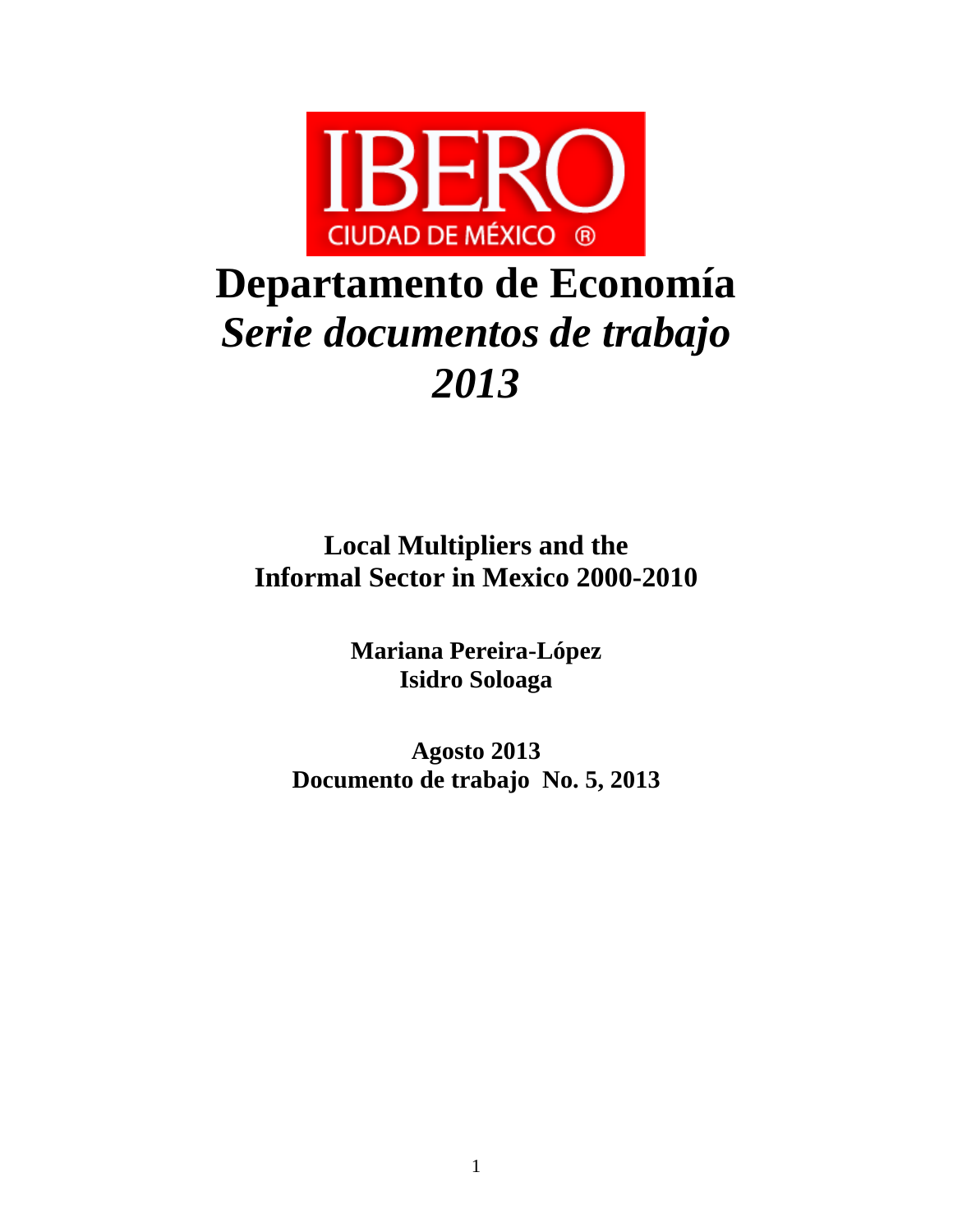## **Local Multipliers and the Informal Sector in Mexico 2000- 2010**

## **Abstract**

*This paper analyzes local multipliers and the relation between tradable job creation and informality in Mexico. Building upon local multipliers analysis, and taking into consideration agglomeration economies as well as general equilibrium effects, if finds that a new job in the tradable sector traduces into three new jobs in the nontradable sector. Half of these jobs occur in the informal sector, which is not a desirable outcome considering the low tax collection and vulnerability to labor market shocks associated to informality. Considering the skill composition of the tradable sector, individuals with some college or more have a much higher multiplier over nontradable jobs compared to other skill levels. There are asymmetric effects in terms of the multiplier as negative shocks (job losses) have higher effects.*

Key words: *local multipliers, informal sector,agglomeration, pecuniary externalities, Mexico* JEL classification: J23, R11, R12, R23

> **Mariana Pereira-López (marianappl@gmail.com) Isidro Soloaga (isidro.soloaga@ibero.mx) Universidad Iberoamericana Ciudad de México August, 2013**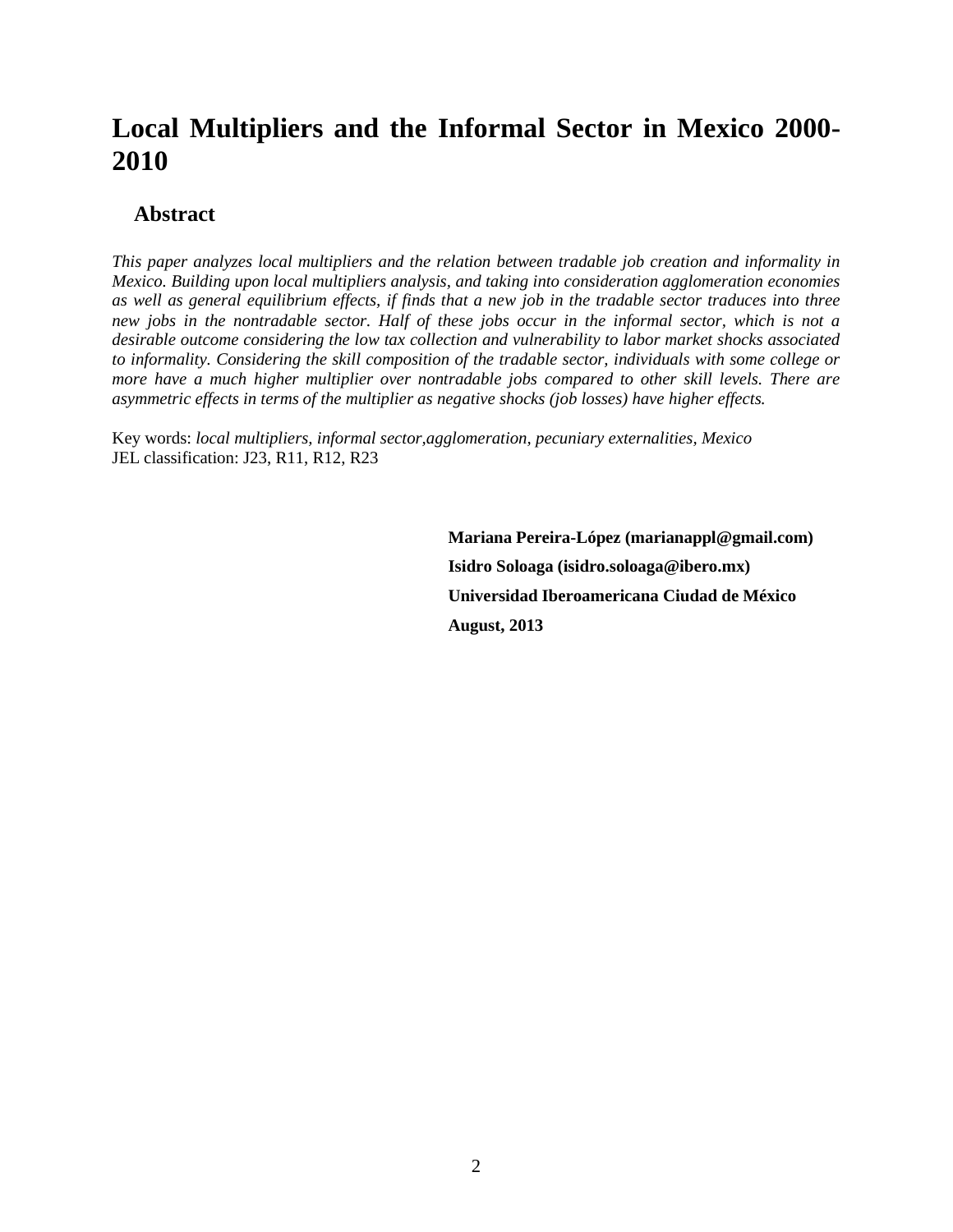## **Local Multipliers and the Informal Sector in Mexico 2000-2010**

## **1 Introduction**

 $\overline{a}$ 

Every time new jobs are created, they have further effects in the economy due to the fact that newly employed individuals increase their expenditure and thus, stimulate other industries. That is why these so called multiplier effects are taken into account in the evaluation of economic crises recovery plans (See Romer & Bernstein 2009).

As Moretti (2010) argues, this same process occurs at the local level when new businesses are attracted, increasing local demand for goods and services; even though this indirect job generation is partially offset by general equilibrium effects induced by local wages and nontradable prices increases.<sup>1</sup>The value of this multiplier is important for regional development and for public policy, as local governments grant incentives for firms to locate in a given city and the knowledge of these figures can help to better target these efforts or gauge its appropriateness. Additionally, as this same author notes, local multipliers provide bounds for national multipliers.

Considering the negative case, as Black, McKinnish and Sanders (2005) mention, when a firm closes there is concern regarding expected jobs losses. Therefore it is important to have a measure of indirect jobs created (or lost), which according to Moretti and Thulin (2013) has a great variation across industries and types of jobs.In the case of the U.S., the results obtained by Moretti (2010) indicate that whenever a job is created in the tradable sector 1.6 nontradablejobs arise, but a much higher multiplier is observed when only skilled jobs are considered.

In the case of a developing country, such as Mexico, it is not only important to assess the magnitude of the multipliers, but the quality of this indirect job creation, as informality is a widely observed phenomenon in this kind of countries and, as Maloney (2004) argues, most of it occurs in the nontradable sector. According to Mexico's National Institute of Statistics and Geography (INEGI), more than 60% of national employment belongs to the informal sector. Informal jobs represent a lower tax collection and more expenses (e.g. the Seguro Popular in the case of Mexico, which grants medical insurance for informal and unemployed individuals) on the government's side, while on the workers' side it represents concerns regarding job security, as

<sup>&</sup>lt;sup>1</sup>In most theoretical models based on Rosen (1979) and Roback (1982) these nontradable prices are mainly housing prices as this sector is included along with firms and consumers (workers).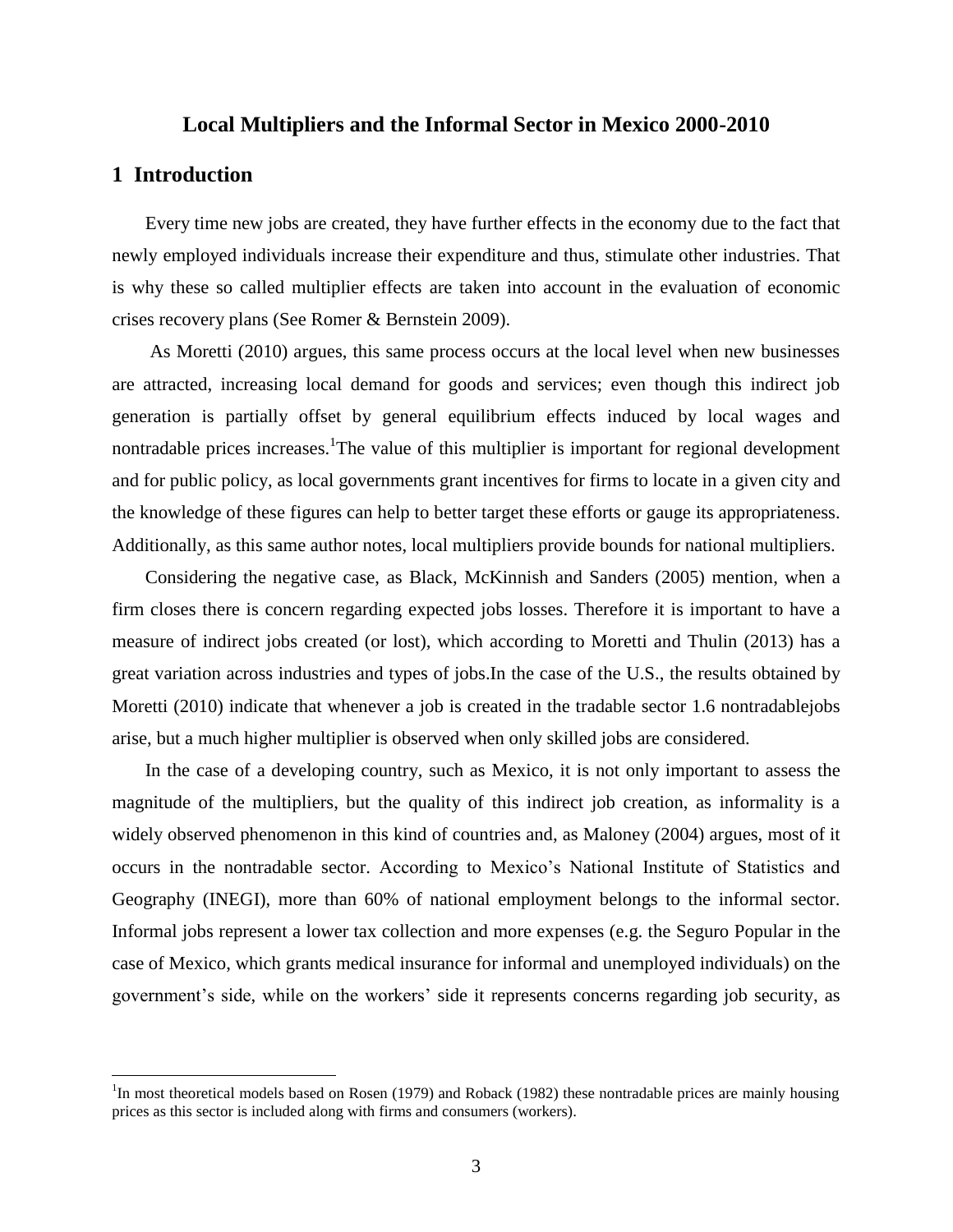well as a higher vulnerability to labor market shocks. As Loayza and Sugawara (2005) point out, informality is not only a sign of underdevelopment but may be the source of further retardation.<sup>2</sup>

This paper estimates the local multiplier for Metropolitan Areas (MAs) in Mexico between 2000 and 2010; that is, nontradable jobs created as a result of new tradable jobs.Furthermore, it assesses whether indirect creation of employment is focused on the formal or the informal sector. In this sense, its main contribution and departure from previous literature is to analyze informality in the framework of the local labor markets literature, which allows assessing the quality of local job creation.It also analyzes the role of skilled and unskilled tradable jobs in this process as well as the effects by technological intensity.

In order to correctly identify these effects, the ideal experiment would be to have two otherwise similar cities and compare jobs creation after the establishment of a new tradable firm in one of them. However, as commonly observed in non-experimental empirical analysis, the problem with these multipliers' estimation isthat there is no counterfactual to whether the firms decided to locate elsewhere.Hence, it is difficult to assess whether nontradable employment grew in a region as a consequence of this new firm or if nontradable employment would have grown anyway. Therefore, as Delgado, Porter and Stern (2005) argue it is important to account for convergence (or divergence) in these empirical exercises. Additionally, in order to address the problems generated by unobserved shocks to nontradable employment that also affect tradable employment, an instrumental variables (IV) approach is used.

The paper is organized as follows: section 2 presents the conceptual framework that supports the predictions of local multipliers.Section 3 provides a literature review of both theoretical and empirical studies on local multipliers as well as on articles regarding informality. In section 4, the methodology is presented. Section 5 explains the data used in the analysis as well as some descriptive statistics. Results are discussed in section 6 and conclusions in section 7.

## **2 Conceptual framework**

## *2.1 Local multipliers*

Following Moretti (2010), Moretti (2011) and Moretti and Thulin (2013) and starting from the Rosen-Roback spatial equilibrium model, which is regarded by Glaeser (2009) as the

<sup>&</sup>lt;sup>2</sup> In their empirical analysis these authors find negative effects of informality on economic growth.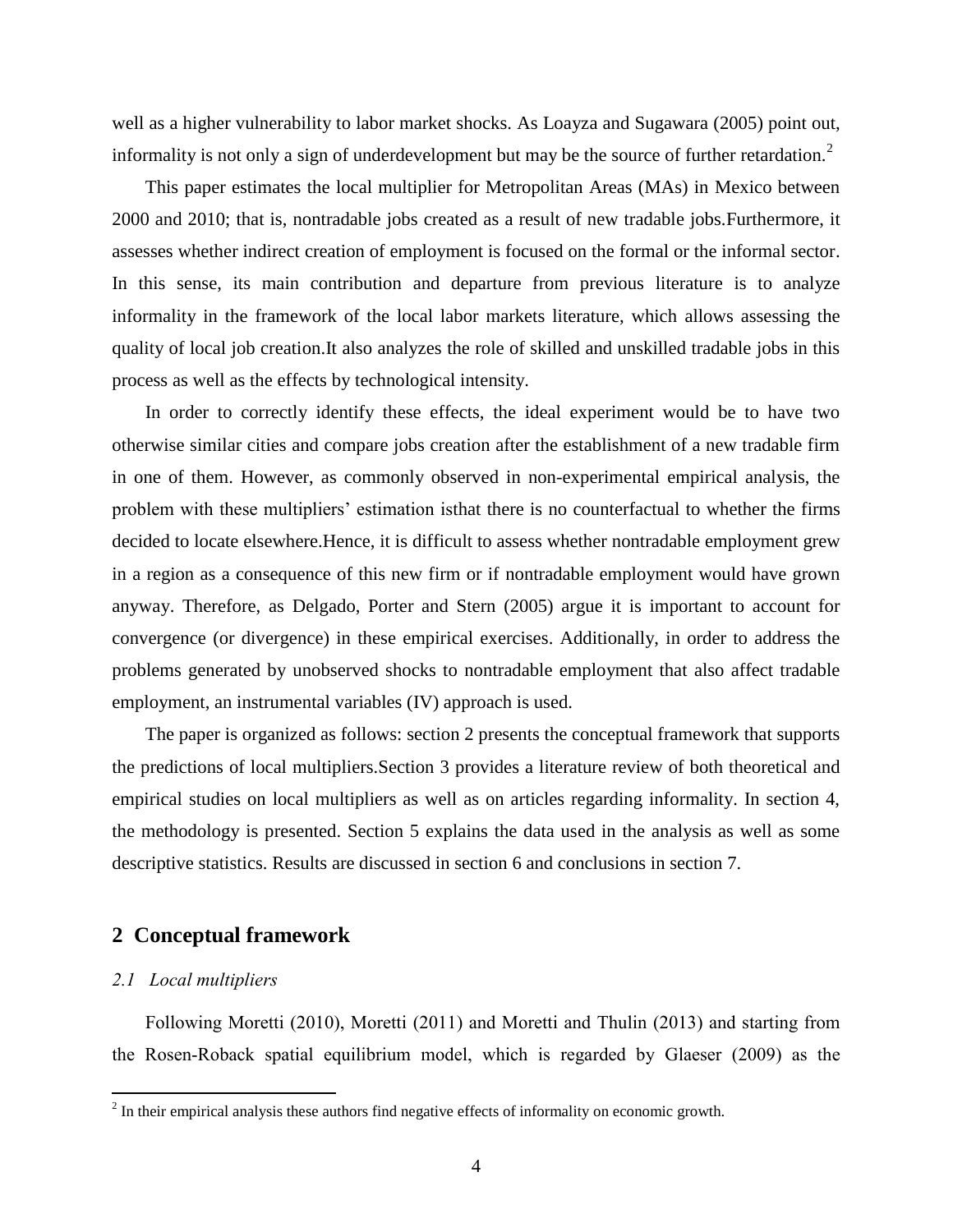workhorse of spatial economics, it is assumed that each locality is a competitive economy that produces nationally traded goods, which prices (considered as a numeraire) can"t be affected locally; as well as nontradable products, which prices are determined locally. Labor is perfectly mobile across sectors within a city. Therefore, marginal product equals wages within the locality.

In general, these models use the Cobb-Douglas specific functional form for the production function. It is also common to assume that workers are heterogeneous, considering skilled and unskilled workers.<sup>3</sup> The first group of workers is expected to receive higher wages ( $w_s \geq w_u$ ).

On the workers" side, their utility function depends on their wages less their housing and consumption expenses. Moretti (2011) includes idiosyncratic preferences for location in order to have an upward sloping labor supply against the standard model in which labor mobility is perfect and supply is infinitely elastic.<sup>4</sup>

The sector that closes the model is housing, or the nontradable sector in models such as Glaeser and Gottlieb (2009), which is assumed to have an upward sloping supply.

All of these models predict that when an exogenous variable impacts traded goods productivity, such as the establishment of a new firm, the number of workers in the city increases, as well as wages and housing prices.

In the case of the tradable sector, which price is not determined locally, it is not clear whether it generates other jobs besides the ones directly associated with the shock, because it depends on general equilibrium effects, as well as on the linkages between the different industries that compose this sector. First, as predicted by the model, wages rise, generating a cost increase for other tradable firms that cannot be compensated through prices increases. Therefore, employment in other parts of the tradable sector may experience reductions, due to the loss of competitiveness. Second, if traded industries have strong backward and forward linkages or agglomeration economies are important, it is possible that the demand shock generates an increasing demand for intermediate goods and thus a positive multiplier of tradable goods over other tradable goods. In the case of agglomeration economies, as Greenstone, Hornbeck and Moretti (2010) show, the demand shock could enhance agglomerations.

 $\overline{a}$ 

<sup>&</sup>lt;sup>3</sup> In this kind of models, imperfect substitution between skilled and unskilled workers can be included as an assumption.

<sup>&</sup>lt;sup>4</sup> This assumption is related to the spatial equilibrium assumption, which requires utility to be equalized across locations. As Moretti and Thulin (2013) mention, including idiosyncratic preferences about location generates more realistic equilibrium conditions, as utility needs not to be the same for all individuals in all locations, it is just equalized for marginal workers and not for inframarginal.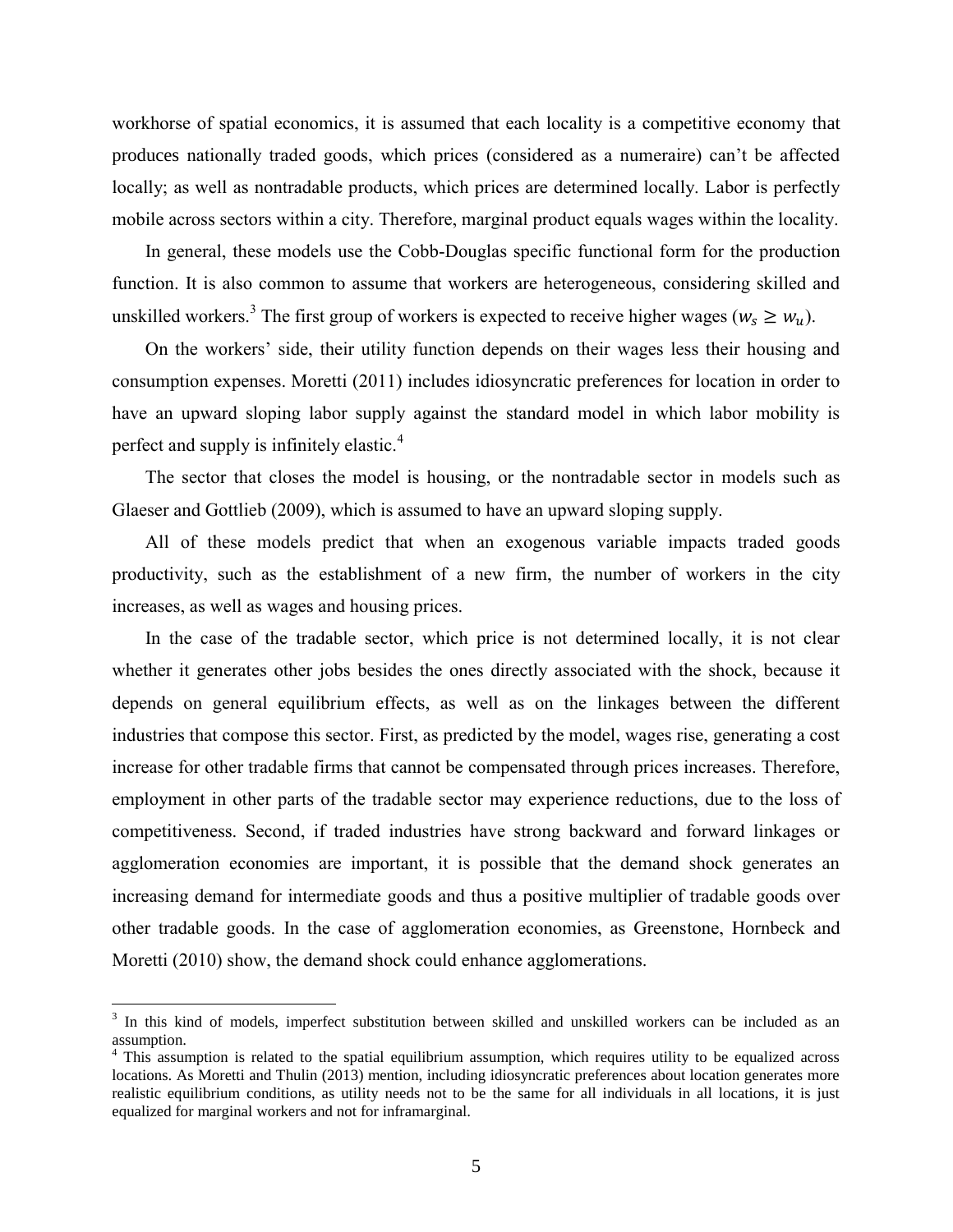For the nontradable sector, which is the most interesting analysis because, as Glaeser (2008) points out, cities are increasingly oriented around this sector, particularly in the case of business services, requiring a higher level of interaction with other people, as the city has more workers with higher wages, the demand for nontradable goods (mainly services such as restaurants, medical services, dry-cleaning, haircuts, etc.) increases.

As Moretti (2010) explains, the magnitude of these effects depends on several factors. First, consumer preferences regarding nontradable products; if consumers (workers) have strong preferences for nontradable goods the multiplier will take a higher value. Second, tradable goods production technology; if the demand shock occurs in a sector that is labor intensive, the direct effect on the number of workers will be higher and, thus, their demand for nontradables will be higher, resulting in a larger multiplier. Third, the type of new jobs; as mentioned before, skilled workers receive higher wages, so if the share of skilled workers is higher in the industry in which the demand shock occurs, a larger multiplier is expected. Finally, general equilibrium effects on wages and local housing prices could partially offset the positive effect on nontradable products; as wages increase, local services costs are also higher, generating a decline in the supply of services (a partial crowding out on the nontradable sector) that also depends on labor supply elasticity.

Regarding the relation of these local multipliers with the national multipliers that as Moretti (2010) argues are crucial elements in countercyclical stimulus policies, this author mentions that tradable multipliers are a lower bound for national multipliers while nontradable multipliers can be interpreted as the upper bound.

## *2.2 Informal sector models*

 $\overline{a}$ 

Even though informality models vary in their assumptions, their predictions regarding the effects of demand shocks in the tradable (mostly formal) sector on informality are similar. As will be explained in more detail later, there are two opposing lines of research regarding the causes of informality, one that considers that it arises from a segmented market, and a second that assumes that it consists of a voluntary decision in the context of integrated markets.<sup>5</sup>

Under the theoretical strand that considers a segmented market, Rauch (1991) constructs a model based on the concepts of labor market dualism and size dualism in which there is a

<sup>&</sup>lt;sup>5</sup>See Esquivel and Ordaz-Díaz (2008) for a discussion regarding these two theoretical approaches.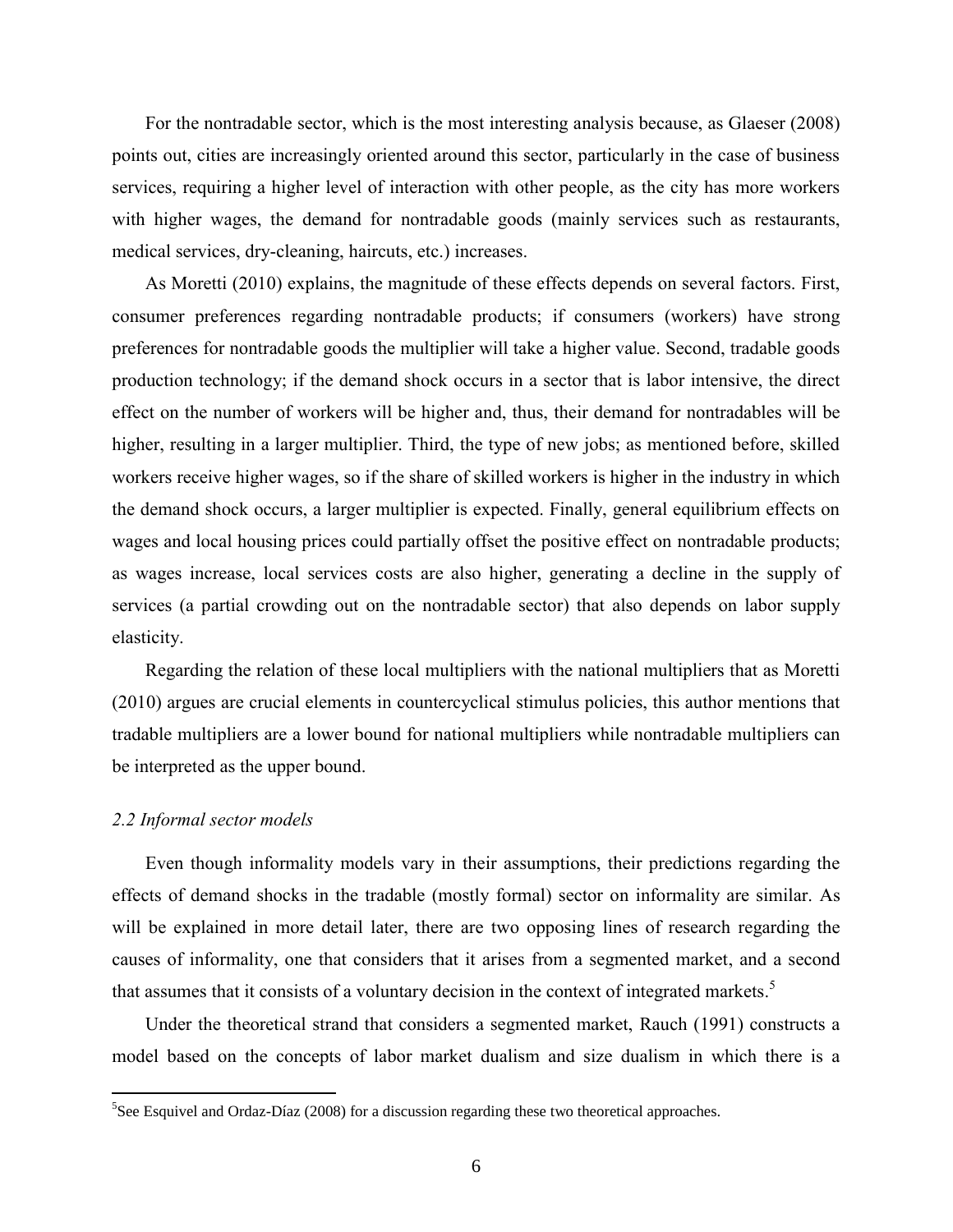minimum wage that is only enforced for firms with a certain size (formal). The size of the firms is based on the distribution of entrepreneurs' talent or managerial skills. The model's assumptions result in an endogenous choice between the formal and the informal sector. In this framework, increases in the formal sector wage, such as the ones induced by tradable demand shocks or efficiency wages, result in increases in the differential between formal and informal wages.<sup>6</sup> This higher differential causes a higher supply of workers seeking the higher formal wages, as well as a lower labor demand in the formal sector and thus, increases the size of the informal sector. Considering the higher demand for nontradable products, depending on entrepreneurs' skills (determinant of firms' size), some of the firms responding to this demand will be informal. Therefore, a higher proportion of untalented managers will increase the size of the informal sector. Fortin, Marceu and Savard (1997) generalize this model by including taxes besides minimum wages and assuming a cost function for informal firms, which is directly related to the risk of being caught in tax evasion and not complying with minimum wages. Under these assumptions a demand shock in the tradable sector that increases wages, may force small formal firms (either tradable or nontradable) to go into the informal sector due to the higher labor costs.

Models such as Straub (2005) go further on the firms' perspective. In particular, this model analyzes the decision of being formal or informal in an investment framework with credit constraints, moral hazard and entry costs into formality. The model assumes that it is possible to verify the results of an investment project in the case of formal firms, ensuring repayment, while it is not possible to do so for informal firms, so lenders end up using coercion mechanisms to avoid default. Under this kind of model, the response of informality to demand shocks depends on the efficiency of credit markets as small firms seeking to take advantage of the higher nontradable demand may prefer becoming informal to avoid entry costs and because they face credit rationing.

Finally, considering the line of research that starts from an integrated labor market, where individuals optimally decide whether to work in the informal sector or in the formal sector, under a life-cycle framework just as the one mentioned in Maloney (2004), the increase in wages generated by the demand shock in the tradable sector, provides incentives (capital) for employees

 $\overline{a}$ 

 $60$ Under this approach, for similar individuals, wages in the formal sector are higher than the ones of the informal sector.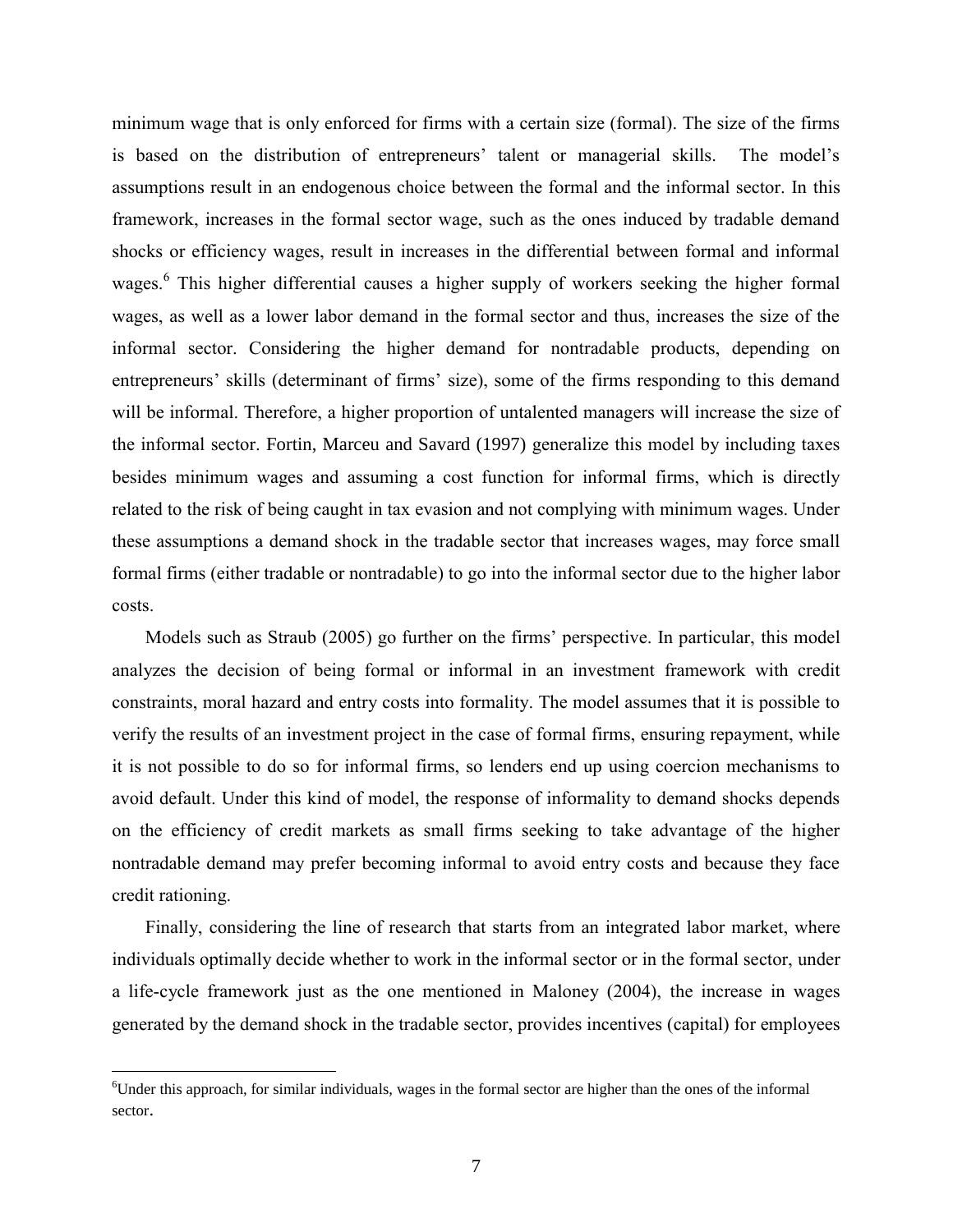to become entrepreneurs and move to the informal sector. Also, as Levy (2008) argues, under this strand of the literature, social programs focused on the informal sector, such as Seguro Popular in the case of Mexico, may create perverse incentives for formal workers to become informal. 7

As will be explained in the following section, empirical studies have found mixed results. However, recent studies for Mexico tend to support the view of a segmented market.

## **3 Literature Review**

## *3.1 Local multipliers*

 $\overline{a}$ 

The analysis of local multipliers builds upon spatial labor markets equilibrium analysis. As Glaeser (2008) mentions, the most important concept in regional economics is the spatial equilibrium condition that indicates that if two identical individuals choose different locations it must be because they are receiving the same level of utility. That is, if an individual chooses a location with low wages it must be because he is being compensated with something else (amenities or another advantage).

Starting from this crucial assumption, standard spatial equilibrium models, such as the ones presented by Glaeser and Gottlieb (2009) and Moretti (2010), predict that followinga local demand shock in the tradable sector (e.g. the attraction of a new firm), the number of workers and wages in a city will increase. Thus, apart from the tradable jobs directly created, a set of nontradable jobs will arise as a result of the increasing demand for these products, mainly services. The magnitude of this multiplier effect, as already explained in section 2,depends on different factors such as consumer preferences, technologies, and skill levels.

As Black et al. (2005) argue, there are two different strands of literature in the empirical analysis of local multipliers or the effects of demand shocks on employment. The first one estimates local effects using aggregated labor data, and the second one takes advantage of specific and localized labor shocks to identify their effects. An example of this first approach is Moretti (2010) who uses U.S. Census data from 1980 to 2000 and estimates a long-term local

 $7$ It is important to note that under this framework, the same individual will receive a higher wage in the informal sector.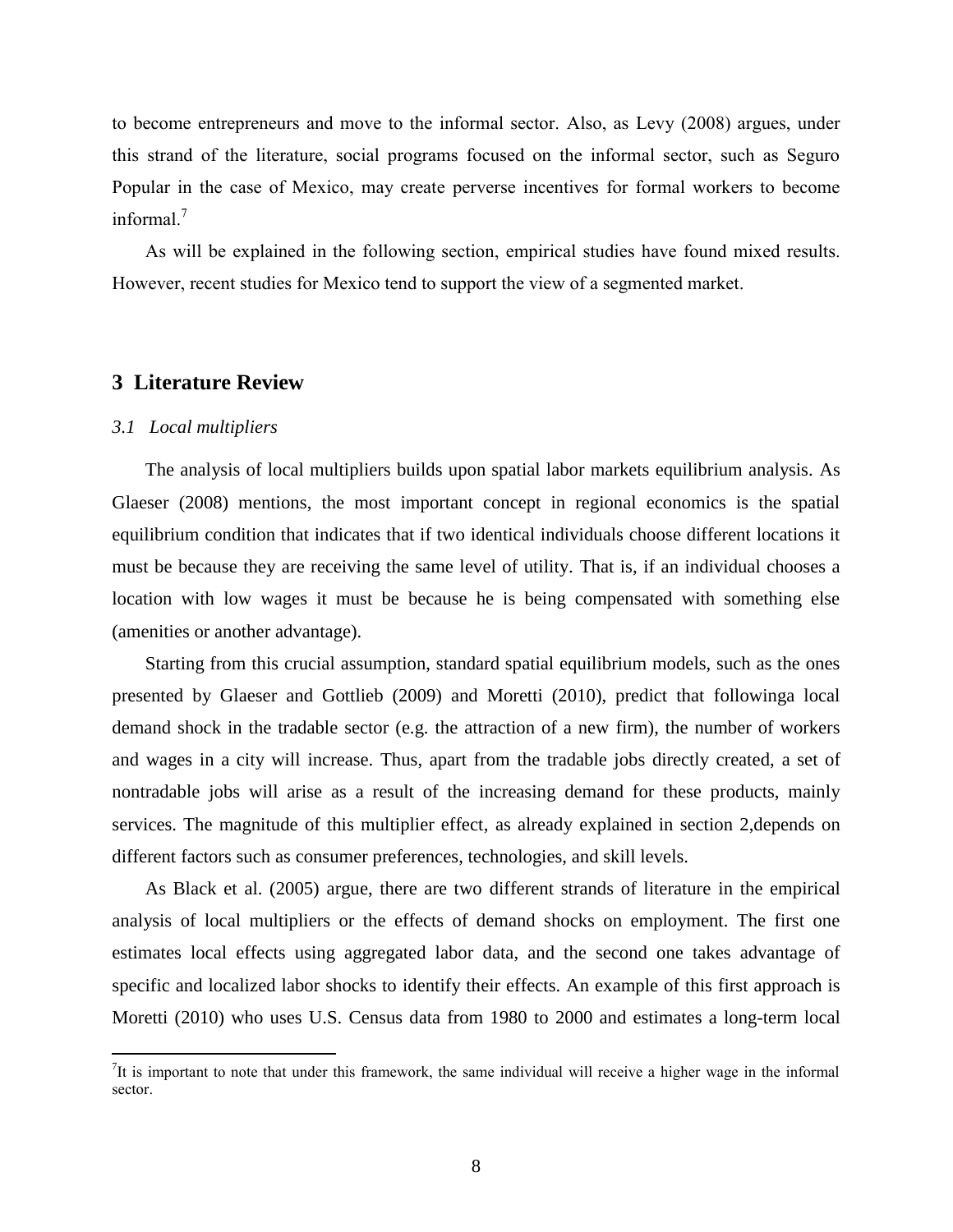labor multiplier of 1.6 for the whole sample, finding significantly higher effects (2.5) for tradable skilled jobs. A similar analysis is performed by Moretti and Thulin (2013) with a matched employer-employed database for Sweden finding a multiplier of tradable jobs over nontradable ranging between  $0.4$  and  $0.8<sup>8</sup>$ 

Along the second line of research are papers such as Carrington (1996), who uses the specific shock generated by the construction of the Trans-Alaskan Pipeline Systembetween 1974 and 1977 to analyze the employment dynamics in that state. As Black et al. (2005) notes, this was a very large temporary shock into a very small economy (Alaska). Additionally, due to its climate, Alaska experiences swings in its employment and population, which could have generated a smoother pattern in terms of employment, against what might be observed in other states. That is, though significant effects were found, the results for Alaska may have a lot of particularities that make it difficult to draw general conclusions from it.

Following this same strand, Black et al. (2005) take advantage of the coal boom in the 1970s during the OPEC oil embargo, and the later coal bust during the 1980s. These authors find that the effects of new employment in the mining sectors on local jobs was of 0.17, while the negative effect (job losses) due to the coal bust was of 0.35. These results indicate asymmetry in the effects as negative demand shocks have an effect of almost double than positive shocks. Effects on the tradable sector were not significant.

Moretti and Greenstone (2004) take a totally different approach by using information of "Million Dollar Plants" articles of the corporate real estate journal Site Selection, which describes the location process of new plants in U.S. counties. The main advantage of this dataset is that it allows them to construct a counterfactual by comparing the winner counties with runner-up counties. Even though they conclude that their estimates are imprecise, they find employment effects for industries in different sectors from the incumbent, as well as for neighbor counties.

 $\overline{a}$ 

 $8 \text{ In the case of Moretti and Thulin (2013) Stockholm proves to be an influential observation as once it is included in }$ the sample, this multiplier increases, taking a value of approximately four nontradable jobs for each tradable job created.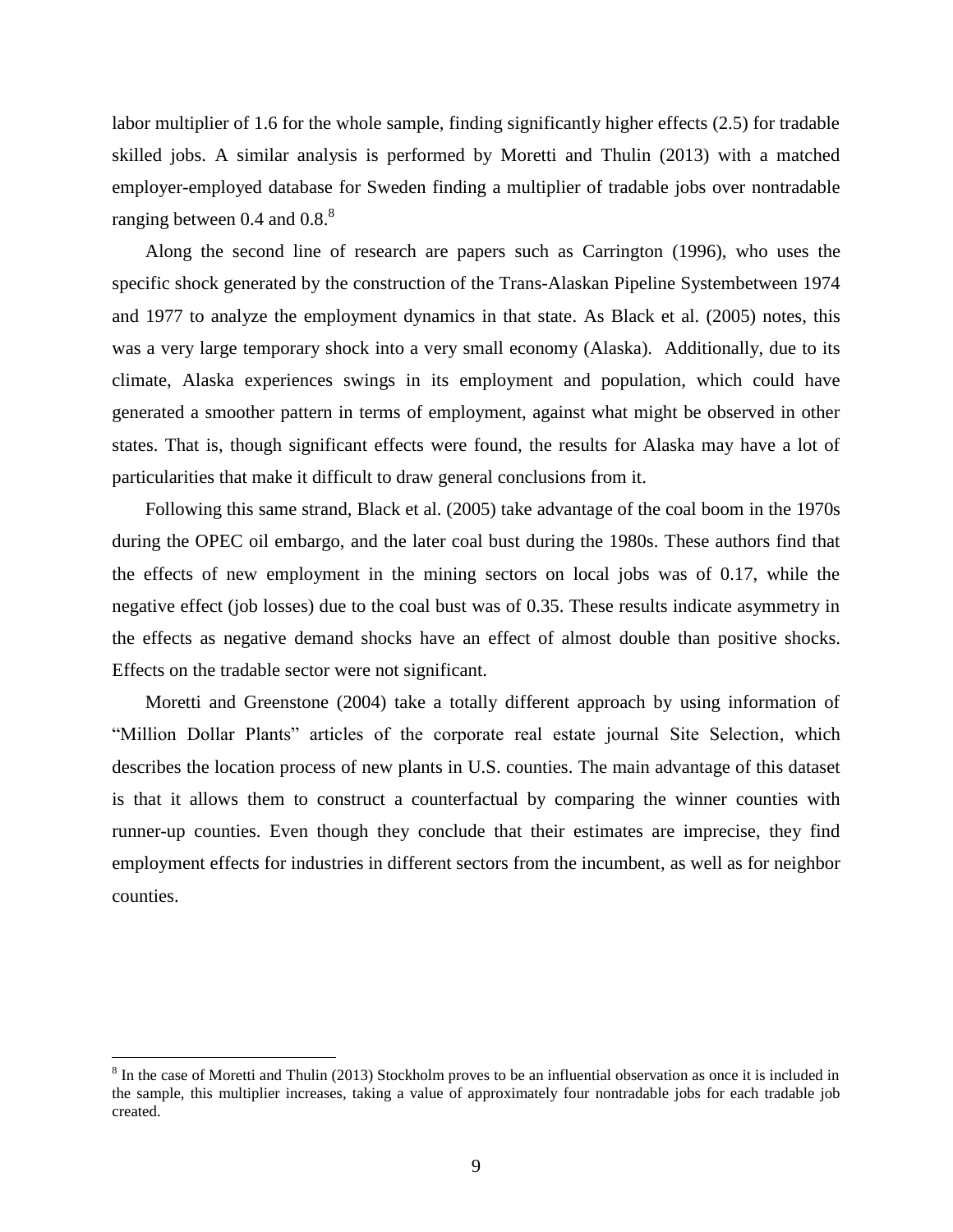#### *3.2 Informal economy*

The informal economy is a phenomenon observed mainly in developing countries.<sup>9</sup> A great deal of research has been conducted in order to assess the causes of informality, but there is still no consensus on its causes, let alone its definition and measurement. In the case of Mexico, for example, the measurement of informality was adjusted recently according to the International Labor Organization (ILO) statistical manual, changing the informality rate from  $34\%$  to  $60\%$ .<sup>10</sup>

Regarding the definition of informality, as Fortin et al. (1997) mention, in general, three approaches have been used to distinguish the informal sector from the formal under the segmented market or dualism line of research. The first one is the scale of the firm, measured by its number of workers. Under this approach, which these authors call scale dualism, an arbitrary threshold is defined and firms smaller than it are considered informal. The second, regarded as wage dualism, considers the wage differential between identical individuals. Such a segmentationcan arise from market rigidities and regulations. The third view, referred to as evasion dualism, consists on those firms that avoid paying taxes and other contributions, mainly social security.

Considering its causes, as Rauch (1991) argues, initially this sector was not even seen as a topic worth of separate study. In the Harris-Todaroframework $11$  it was seen as consequence of segmented or dualistic labor markets, as a temporary stage in the process of migration, where unskilled rural workers that migrated to urban environments were waiting to be absorbed by a modern formal sector, obtaining thus a more permanent job.

Other recent studies under this framework focus on the firms' side more than the employment side. For example, Straub (2005) emphasizes credit market rigidities. These models are closely related with occupational choice models following Banerjee and Newman (1993), where the lack of access to credit markets that stems from moral hazard, prevents some agents from becoming entrepreneurs.

A related literature, as mentioned in Loayza and Sugawara (2005), considers that the presence of a burdensome regulatory framework, with bad quality in public services and weak

 $\overline{a}$ 

 $9$ According to Bonner and Spooner (2011), the informal sector represents between 50 percent and 75 percent of nonagricultural employment in developing countries. Although there are not comparable statistics for developed countries, these authors argue that approximately 25% of employment in the U.S is non-standard or atypical (selfemployment, part-time work or temporary work) which, though not all of them are informal, most of them receive little if any employment benefits.

<sup>&</sup>lt;sup>10</sup> See INEGI (2012) and ILO (2012)

 $11$  See Ray (1998) for a summary and predictions of this model.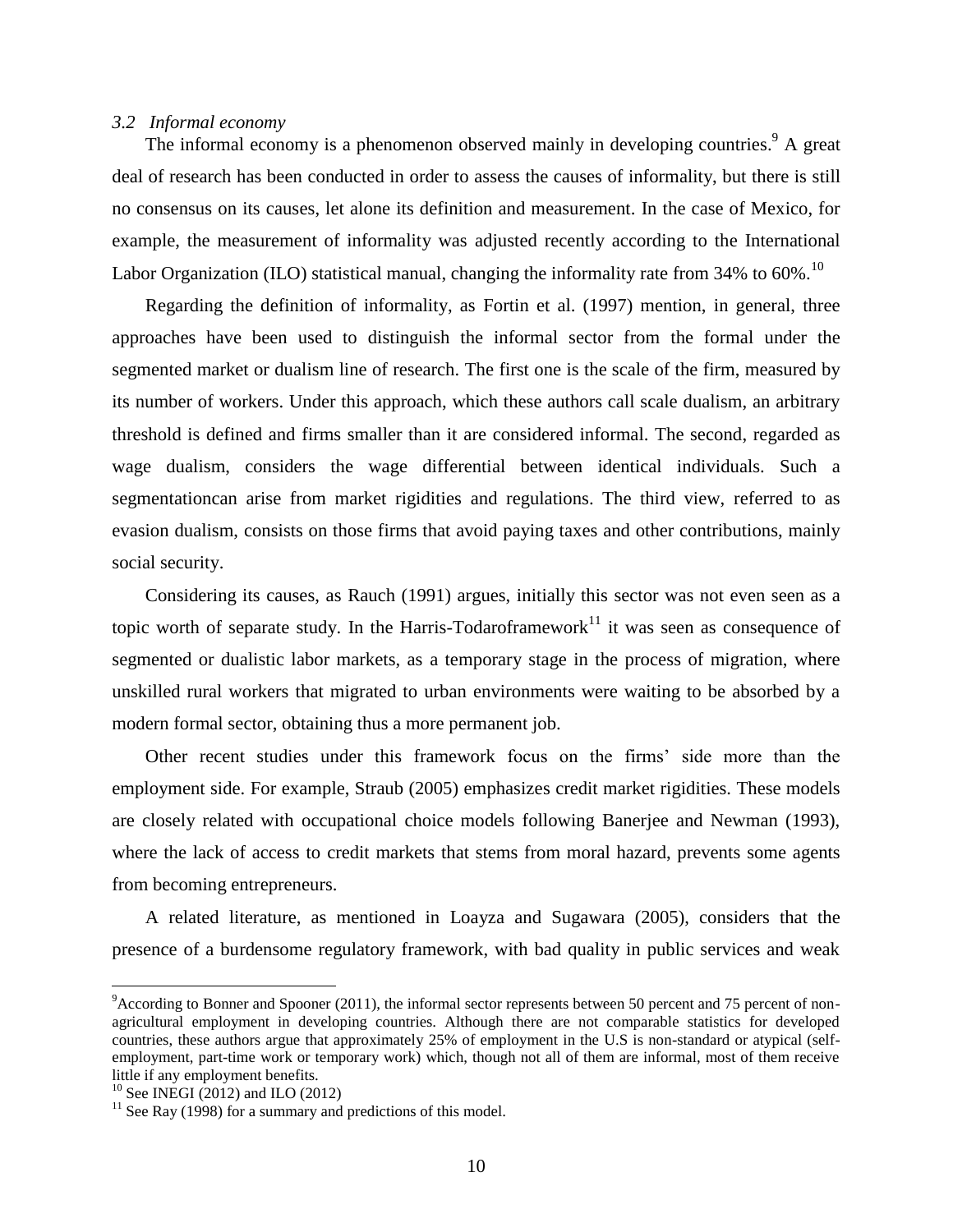law enforcement, generates incentives for firms, specially the small ones, to operate in the informal sector.

However, contrary to the theoretical predictions of segmented market models, as both Rauch (1991) and Maloney (2004) argue, reverse mobility has been observed with formal sector workers changing into the informal sector, challenging this view. Therefore, other lines of research have been developed seeking to explain these movements.

A recent variant of the dualistic view, according to Maloney (2004), is the one that considers that informality is caused by firms facing international competition (price takers) who due to high labor costs induced by wage rigidities, decide to subcontract informal workers at a lower wage. However, in the case of Mexico, this same author reports that only 20% of informal selfemployed firms report being affiliated to larger firms.

As Esquivel and Ordaz-Díaz (2008) argue,there is mixed empirical evidence for Mexico regarding whether there areintegrated markets (with a wage premium in favor of the informal sector) or segmented markets (with a wage premium in the formal sector).

In favor of integrated markets, Maloney (2004) argues thatin the case of Mexico, wage rigidities that would lead to a segmented labor market are not observed and more than 60% of self-employed individuals in the informal sector left their previous formal jobs and entered informality voluntarily.Therefore, this author considers the alternative theory of a life-cycle model where workers enter into the formal sector, acquire certain abilities and knowledge, as well as capital and contacts, and then leave in order to open informal own businesses. He also argues that the later entry into informality is also consistent with a safety net where older people who become unemployed are unable, due to the obsolescence of their abilities, to re-enter the formal sector and thus, end up entering informality. Additionally, informal jobs offer less demanding work for this group. Something similar happens in the case of married women, who can more easily balance work and homecare working for themselves than in formal employment. Considering this attractiveness of the informal sector, formal employers must generate incentives (wage premium) for their employees not to leave their jobs to enter informality. That is, under this hypothesis, informality generates dualistic markets and not the other way around. Perry et al. (2007) also obtain results consistent with integrated labor markets for Mexico.

Recent studies for Mexico, such as Arias, Azuara, Bernal, Heckman, and Villareal (2010) find evidence that support the hypothesis of segmented markets. According to these authors,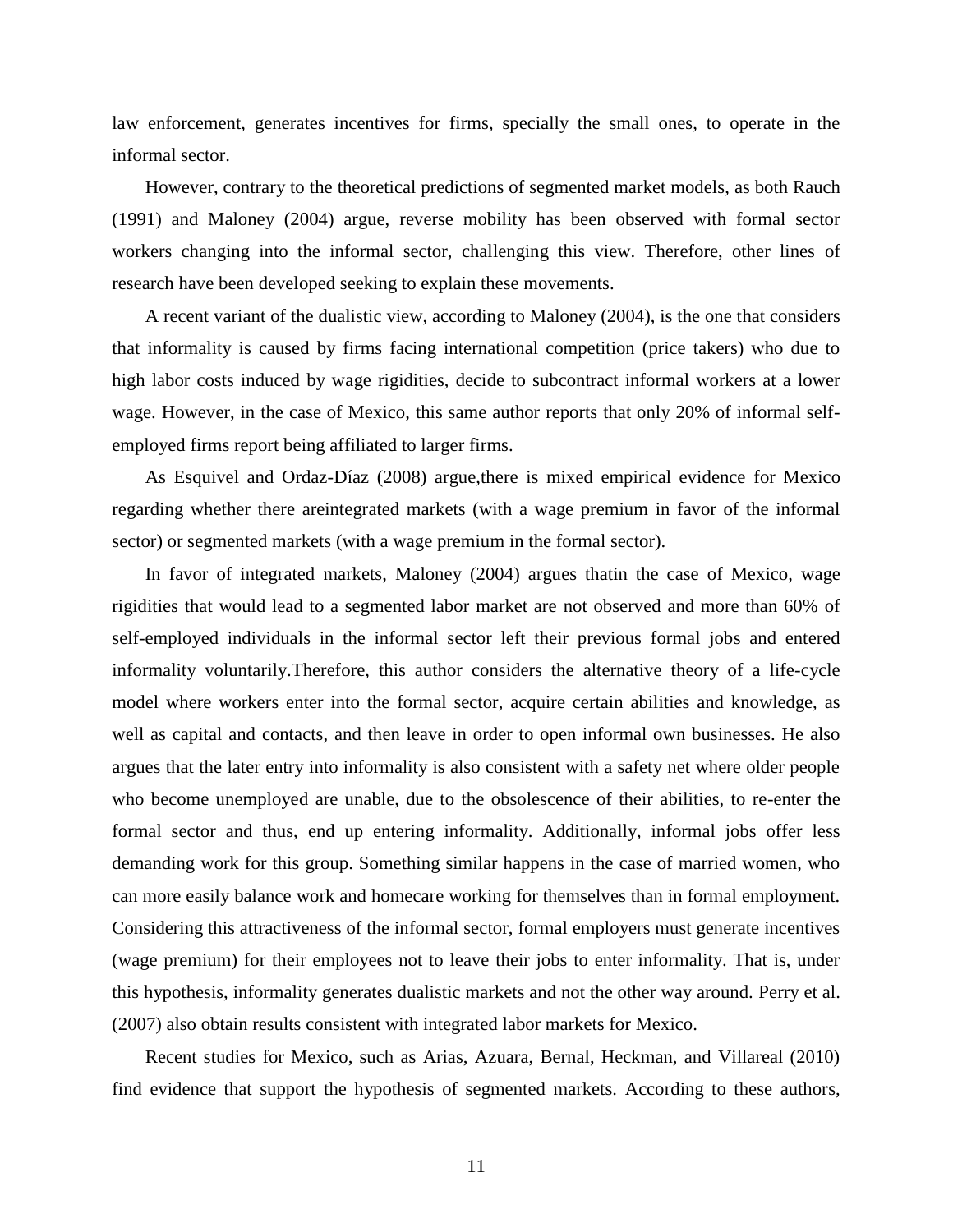informality in Mexico is primarily caused by regulation and levels of taxation. By analyzing the trends of informality rates, they conclude that the beginning of Seguro Popular did not change the previous trend, contrary to what the integrated markets hypothesis would predict. Esquivel and Ordaz-Díaz (2008) analyze whether social programs really generate incentives for informality in Mexico, as Levy (2008) argues. Their results show that there is a wage premium in Mexico's formal labor market, which is consistent with the hypothesis of a segmented market. Alcaraz, Chiquiar and Ramos-Francia (2008) obtain similar results in favor of the dualistic hypothesis.

As the empirical evidence shows, there is no agreement regarding the causes of informality. Perry et al. (2007) even allow for the possibility of the two hypothesis coexisting in the same labor market.

Even though consensus hasn't been reached on the causes of informality, according to Galiani and Weinschelbaum (2012), three stylized facts characterize the informal sector. First, small firms tend to be informal while larger firms are usually formal (scale dualism). Second, as Loayza and Sugawara (2005) also argue, the wage gap between the formal and the informal sector is larger for skilled people, making the informal sector a last resort for this kind of people, while for unskilled people it appears to be a first choice. Finally, family members different from the household head have a higher probability of entering the informal sector; this last statement is based on the idea that having one member of the family (usually the head) working in the formal sector provides medical insurance and other benefits for all the other members; this allows them to make riskier choices such as entering the informal sector.

## **4 Empirical strategy**

Following Moretti and Thulin (2013) the following equation is estimated:

$$
N_{c,t}^{NT} - N_{c,t-s}^{NT} = \alpha + \beta N_{c,t-s}^{NT} + \gamma (N_{c,t}^{T} - N_{c,t-s}^{T}) + \varepsilon_{c,t}(4.1)
$$

#### Where

 $N_{c,t}^{NT}$  = Employment in the nontradable sector in city c at time  $N_{c.t-s}^{NT}$  = Employment in the nontradable sector in city c at time  $N_{c,t}^T$  = Employment in the tradable sector in city c at time  $N_{c,t-s}^T$  = Employment in the tradable sector in city c at time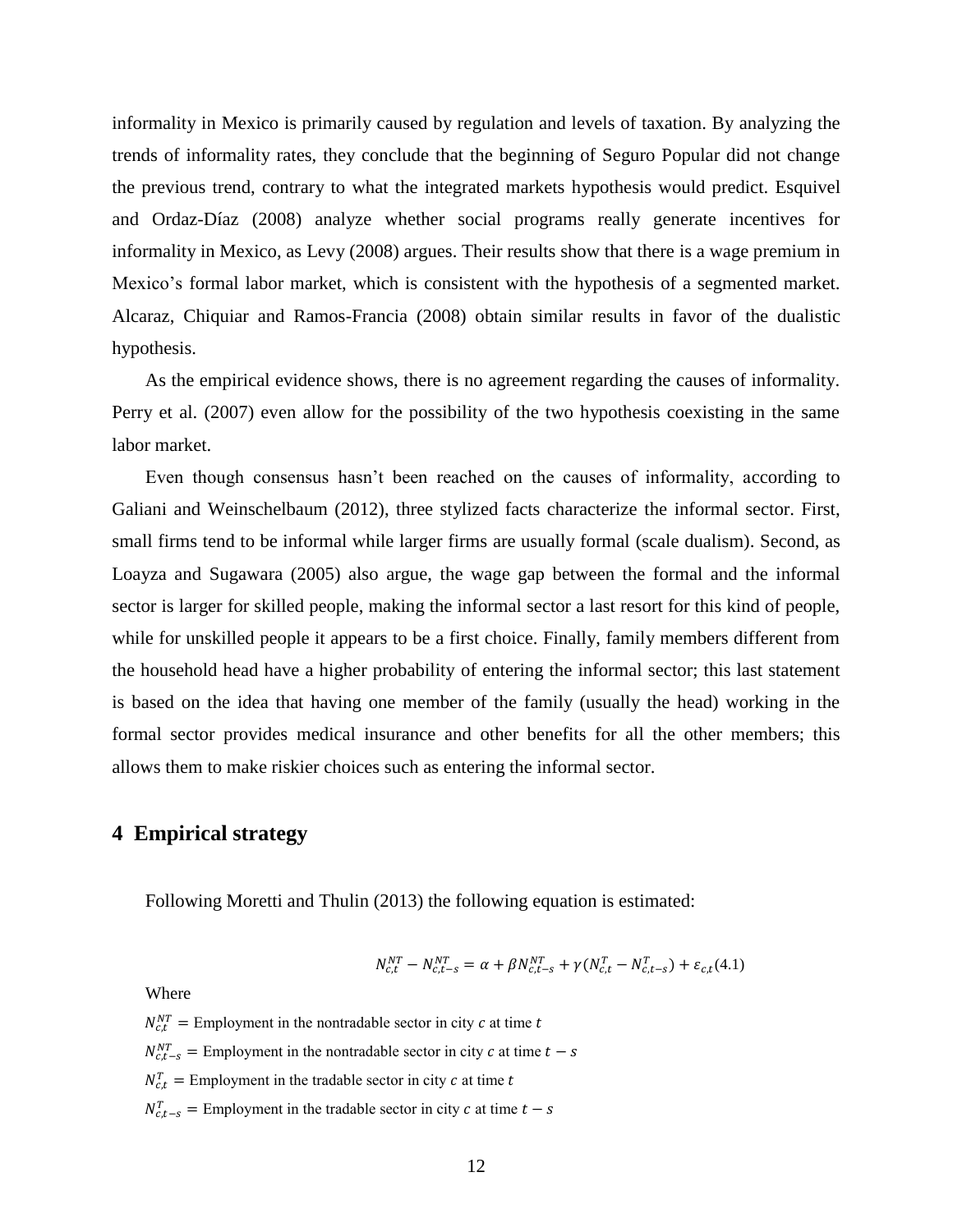Even though this expression in logarithms, as used in Moretti (2010) yields similar results, the main advantage of this formulation is that the parameter  $\gamma$  gives directly the value of the multiplier, without the need of multiplying the ratio of nontradable employment over tradable to calculate itfrom the elasticity.

It is important to note that following Delgado, Porter, and Stern (2005), as well as the growth literature, unlike previous analysis of local multipliers, the initial level of nontradable employment is included in order to control for convergence. Thus,  $\beta$ stands for the convergence parameter of standard growth equations.

Variants of equation 4.1 are estimated, in order to assess the effects of skilled-unskilled tradable employment, of formal-informal tradable employment and different technological intensity groups. In a departure from previous literature and considering the particularities of a developing country such as Mexico, on the left-hand side of the equation, the effects are analyzed for the formal and informal sectors.

In order to assess the effect of tradable employment shocks on other tradable sectors, as Moretti (2010) and Moretti and Thulin (2013) do, we estimate the following equation:

$$
N_{c,t}^{T1} - N_{c,t-s}^{T1} = \alpha' + \beta' N_{c,t-s}^{T1} + \gamma' (N_{c,t}^{T2} - N_{c,t-s}^{T2}) + \varepsilon_{c,t}
$$
\n(4.2)

Where:

 $\overline{a}$ 

 $\Delta N_{ct}^{T1}$  = Randomly selected part of the tradable sector.  $\Delta N_{ct}^{T2}$  = Rest of the tradable sector.

In the simple model of Moretti (2010) it is expected that  $\gamma > \gamma'$  due to the increase in labor costs as a result of the demand shock. As Black et al. (2005) argue, firms that trade their goods nationally (price takers) do not necessarily face a higher demand for their products, but wage increases affect them as well. Thus, this increase in costs may even reduce their employment, causing an employment crowding out in the tradable sector. In this case, the local multiplier on tradable goods could even be negative (depending on local supply elasticity), reflecting this crowding out effect. On the other hand, this multiplier could be positive in the case of significant agglomeration economies or vertical integration in the framework of local supply chains.<sup>12</sup> Then, the value of the tradable multiplier that we observe is the combination of these two opposite forces.

 $12$  This could be the case of perishable tradable products that tend to have local suppliers.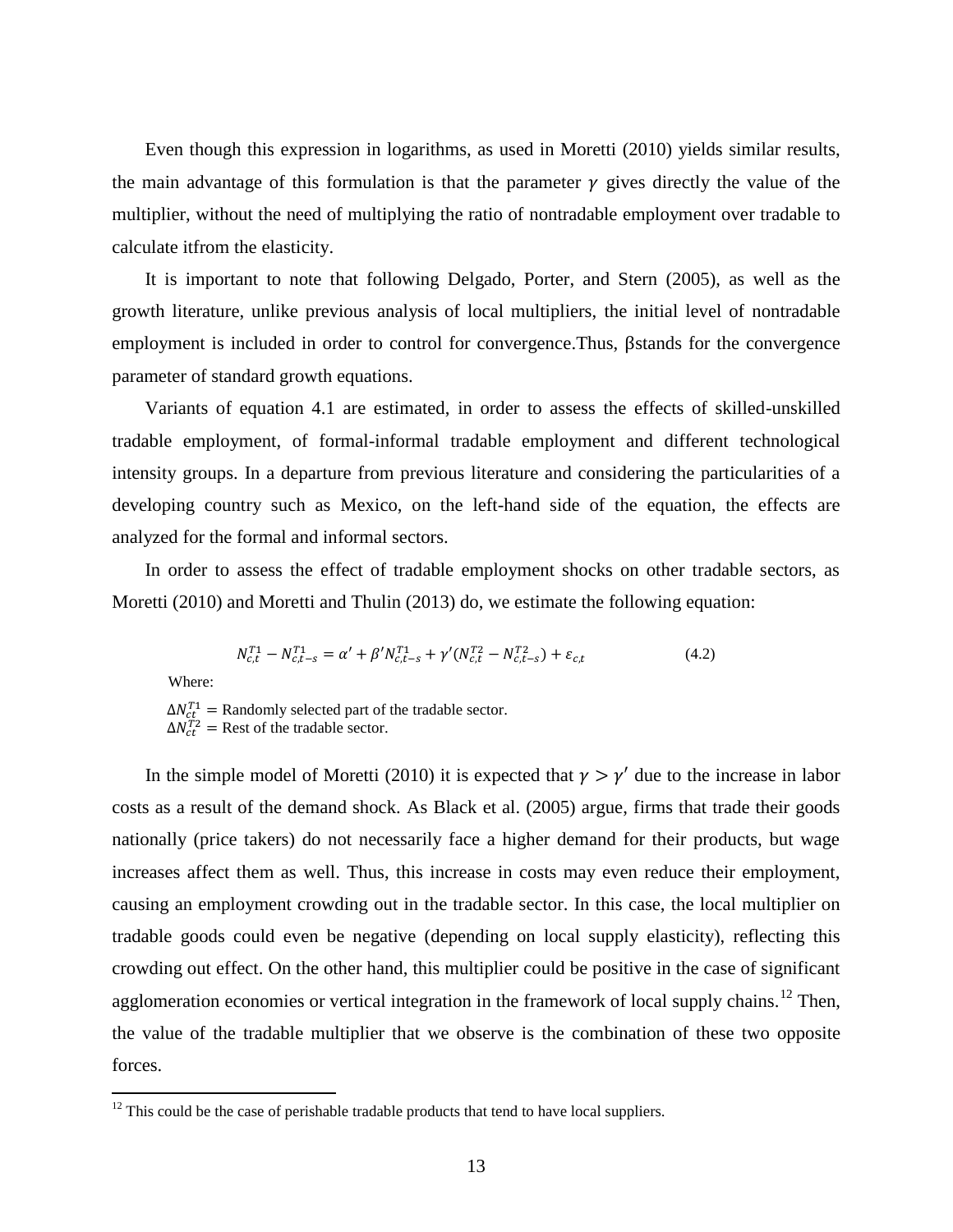#### *4.1 Instrumental variables*

As Moretti (2010) and Moretti and Thulin (2013) mention, if there are unobserved shocks tonontradable employment that also affect tradable employment, OLS estimators become inconsistent. An example of this kind of shocks could be local labor supply shocks. In order to address these problems, in both articles, IVs are used. The idea is to construct a shift-share instrument that considers demand shifts in a sector out of the city and weights them by city employment in that sector in the initial period (in this case 2000). This instrument was calculated using 22 three-digits NAICS industries:

$$
IV = \sum_{j}^{J=22} N_{c,j,t-s}^{T} \left( ln(N_{j,t}^{T} - N_{c,j,t}^{T}) - ln(N_{j,t-s}^{T} - N_{c,j,t-s}^{T}) \right)
$$
(4.2)

Where

 $\overline{a}$ 

 $N_{c,i}^T$  = Employment in the tradable sector in city c, sector *j*, at time  $N_{i,t}^T$  = National employment in the tradable sector in sector *j*, at time

Group specific instruments were calculated for the different variants of equation 4.1. For some of these specific instruments, the hypothesis of weak instruments couldn't be rejected; we indicate whenever this is the case so results are interpreted with caution.<sup>13</sup>Therefore, the possibility that the relation between the instrument and the exogenous variable is non-linear was also considered in all cases and another instrumental variable (IV2), which includes a quadratic term, was also used.

## **5 Data and descriptive statistics**

#### *5.1 Data sources and sample characteristics*

The data used in this paper come from microdata of the 2000 and 2010 Population and Housing Censuses' samples. These data were used instead of Economic Census data as it includes information regarding whether an individual works in the informal sector.<sup>14</sup> However, as the primary objective of this census is not employment but demographic characteristics of the

 $13$  As Moretti (2010) notes an empirical problem experienced in this kinds of analysis is that IV estimates are not identified for all groups.

<sup>&</sup>lt;sup>14</sup> The 1990 Population and Housing Census was also taken into consideration but we weren't able to use it in the analysis as it does not include the variables necessary to classify employment as formal or informal.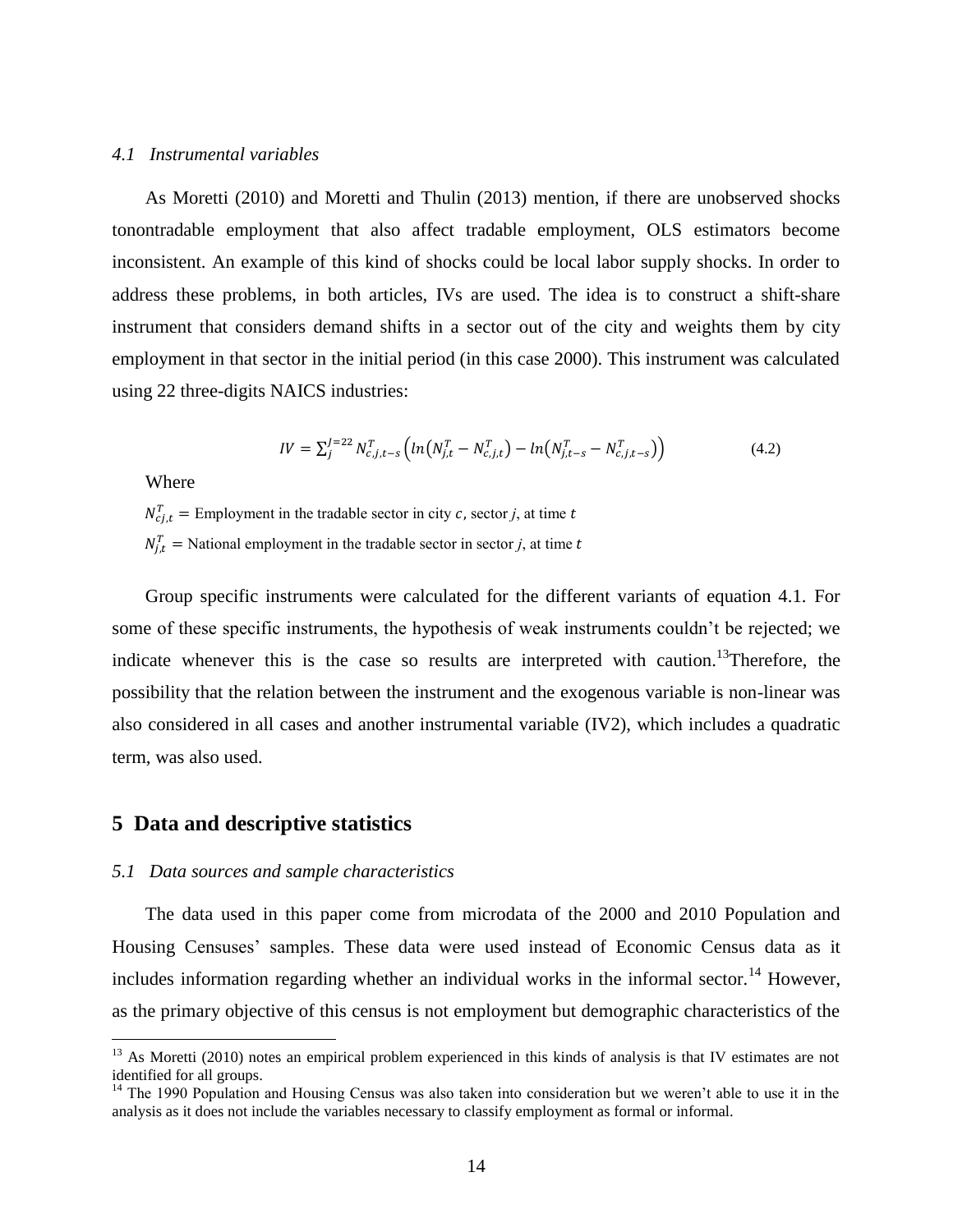population, the quality of the data was assessed by comparing it with the information obtained for the closest Economic Census. For both periods of analysis the correlation between employment in the Population and Housing Census and the same variable of the Economic Census was  $0.96$ <sup>15</sup>

As the analysis is focused on employment, the sample includes individuals aged 18-66 who live in any of the 58 MAs considered.<sup>16</sup>MAs are used as the unit of analysis becausein theory, they are the administrative regions closest to local labor markets. Considering municipalities instead of MAs, although it would have provided us with more degrees of freedom, commuting between municipalities, which is likely to occur, can bias the analysis.

Skilled people in the sample are defined as those individuals with nine or more years of schooling.<sup>17</sup> Even though it is clear that within the human capital literature an individual with this level of schooling cannot be considered a skilled worker, this definition was used taking into consideration Mexico's educational structure. Thus, an alternative definition (some college or more) was used in order to compare results.

## *5.2 Tradable and nontradable sectors*

 $\overline{a}$ 

As Moretti and Thulin (2013) mention, there are different approaches to determine the tradability of each sector. In this case, two-digit NAICS sectors were classified according to the tradability analysis performed by Spence and Hlatshwayo (2011) for the U.S. Those sectors that exhibited more than 80% of tradability for that country are considered tradable. That is, we are using a classification that is exogenous to our data. The methodology used by these two authors is based on Jensen, Kletzer, Bernstein, and Feenstra (2005) and they use concentration indexes, considering that tradable sectors tend to be more regionally concentrated as they don't require much interaction with the final consumers. In this sense, these authors use the Ellison and

<sup>&</sup>lt;sup>15</sup> The 2010 Housing and Population Census was compared with the 2009 Economic Census while the 2000 Housing and Population Census was compared with the 1999 Economic Census.

<sup>&</sup>lt;sup>16</sup>The 58 MA are constructed using CONAPO and INEGI's definition. Three additional MAs are included because of the importance of the *maquiladora* industry and the industrial growth of these areas. See Appendix I for the construction of the MAs.

 $17$  This is a conventional definition of skilled in the case of Mexico. For example, it is one of the definitions used by Cortez (2001) in his analysis of wage inequality for Mexico.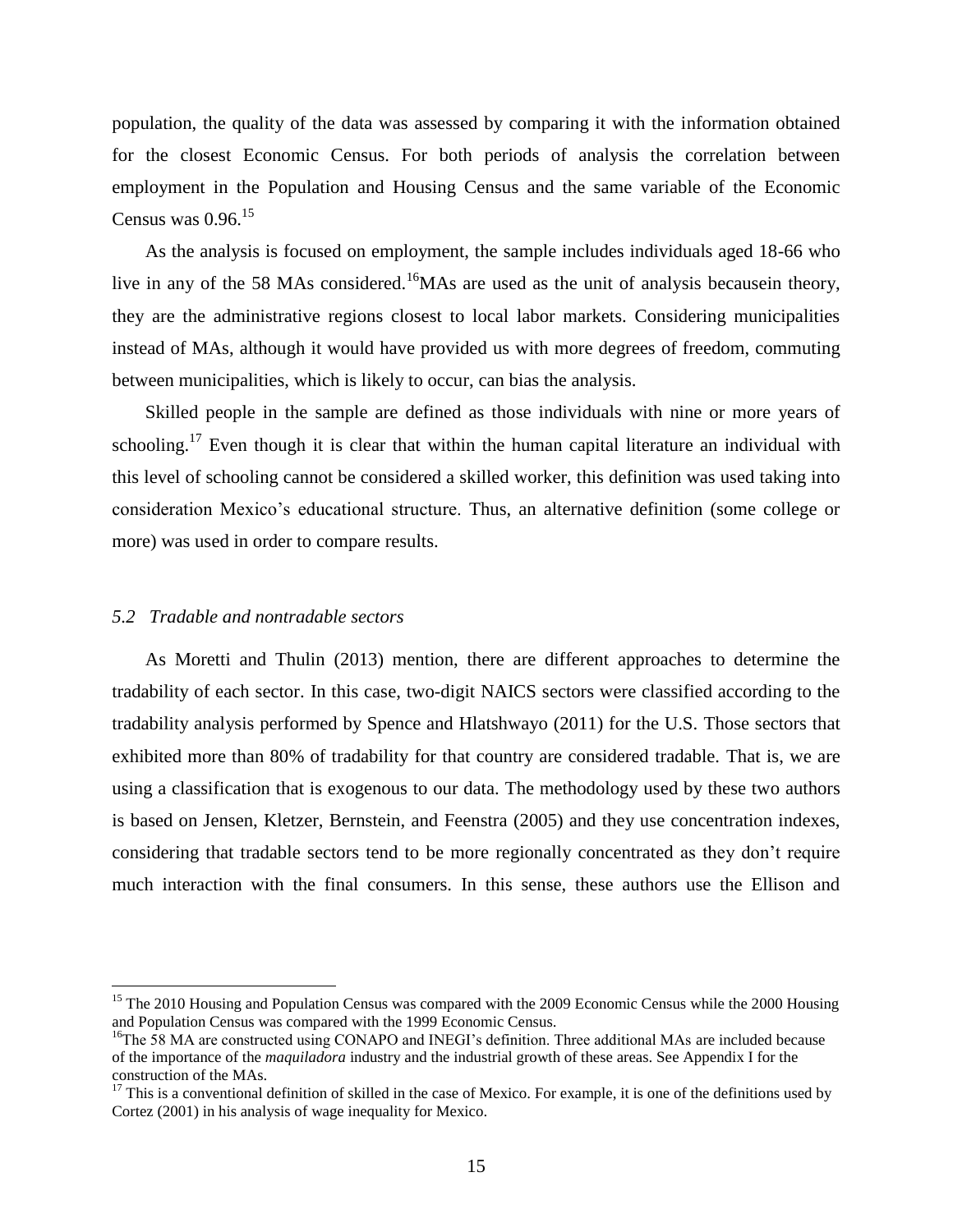Glaeser (1997) concentration index and the Gini coefficient.<sup>18</sup> Spence and Hlatshwayo (2011) add robustness to this methodology by including the analysis of imports and exports as determinants of tradability.

Following Delgado et al. (2005) we exclude natural resource-dependent sectors, as these authors consider them as a different group besides tradable and nontradable and, due to their particular characteristics, they shouldn't respond in the same way than nontradable products to tradable demand shocks.

This methodology basically led to the same results as the traditional or, as called by Moretti and Thulin (2013) assumption methodology, which regards mainly the manufacturing sector as tradable and the services sector as nontradable. In order to test whether this classification really applies for Mexico, an analysis of two-digits and three-digits NAICS sectors was performed using the Census dataset. In this case, the threshold commonly used for the U.S. (0.3 in Porter, 2003) does not apply as the different sectors show a much higher concentration (inequality) in employment. The median-average Gini coefficient for these sectors is of 0.71 in an analysis excluding Valle de Mexico. All of the manufacturing sectors have Gini indexes above the median and seven out of the ten highest indexes in the three-digits analysis correspond to this sector. These results indicate that the classification between tradable and nontradable sectors is correct.

Another approach for the classification of products between tradable and nontradable (not used here) is the use of location quotients (LQ), which basically compare the employment share of certain sector in a city with its share in national employment.<sup>19</sup> In general, the Gini coefficient and LQs are used together (See Delgado et al., 2005) in order to obtain more robust classifications.

#### *5.3 The informal sector*

 $\overline{a}$ 

The informal sector definition is based on the ILO's statistical manual and INEGI's technical note regarding the new methodology for measuring informality. The informal sector

<sup>&</sup>lt;sup>18</sup> As Spence and Hlatshwayo (2011) point out, the classification in Jensenet al. (2005) works better for domestic markets than for international markets.

 $19$  The LQ has the same specification as the specialization index used in Glaeser et al. (1992).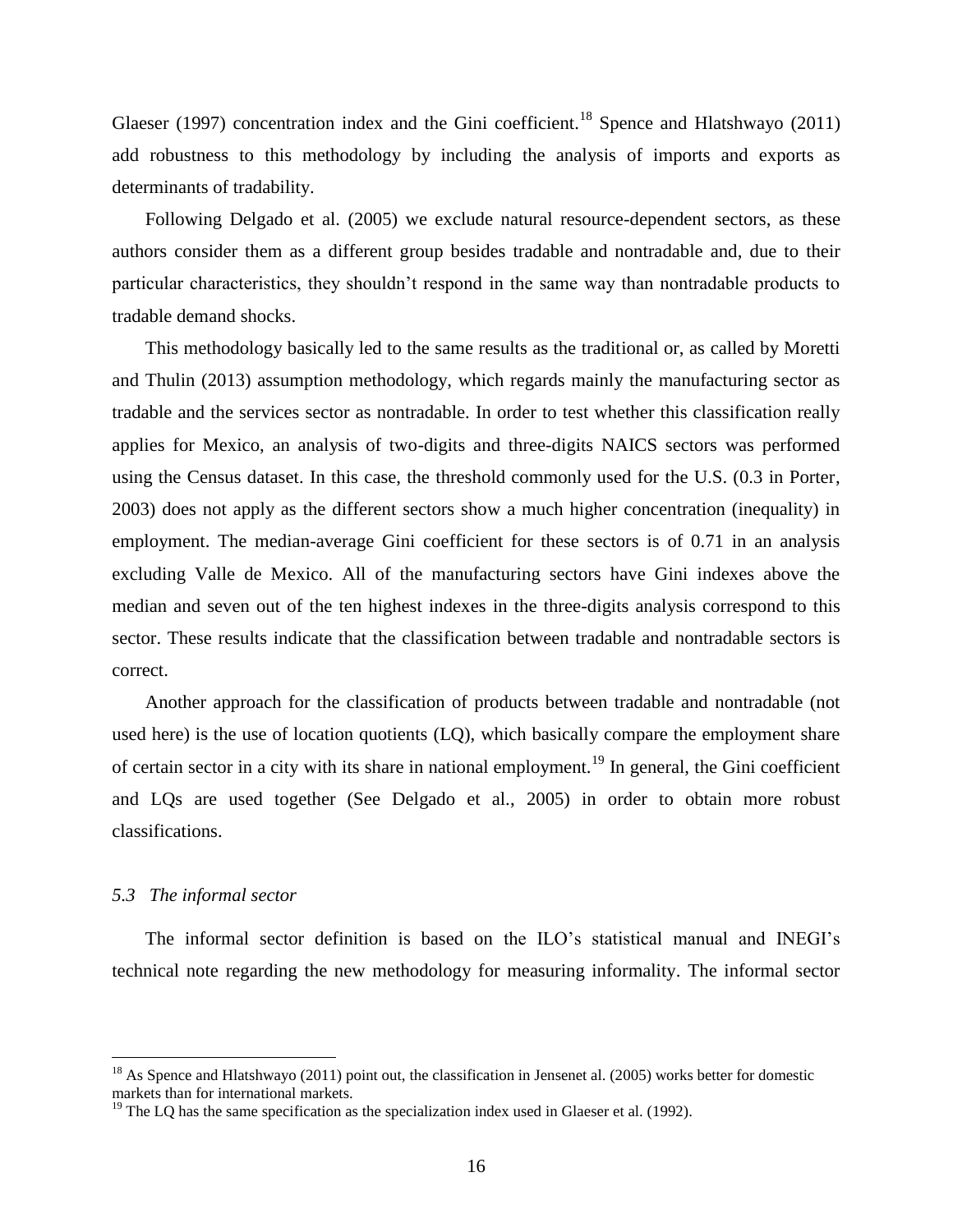includes workers with no access to social security (medical services), household paid domestic services, independent workers and non-paid family work.<sup>20</sup>

#### *5.4 Descriptive statistics*

 $\overline{a}$ 

Table 1 shows the sample's composition of employment between tradable and nontradable sectors for 2000 and 2010. During this period, the share of the tradable sector reduced from 25% to 20% for the whole sample. The pattern is similar when only MAs are considered.

|                        | 2000           |      | 2010       |      |  |
|------------------------|----------------|------|------------|------|--|
|                        | Number<br>(% ) |      | Number     | (% ) |  |
| <b>National sample</b> |                |      |            |      |  |
| Tradable employment    | 5,982,509      | 25%  | 6,108,240  | 20%  |  |
| Nontradable employment | 17,521,152     | 75%  | 24,351,842 | 80%  |  |
| Total                  | 23,503,661     | 100% | 30,460,082 | 100% |  |
|                        |                |      |            |      |  |
| <b>Only MAs</b>        | Number         | (% ) | Number     | (% ) |  |
| Tradable employment    | 4,298,245      | 27%  | 4,248,513  | 21%  |  |
| Nontradable employment | 11,744,621     | 73%  | 15.983.348 | 79%  |  |
| Total                  | 16,042,866     | 100% | 20,231,861 | 100% |  |

TABLE 1. TRADABLE VS. NONTRADABLE SHARES IN TOTAL EMPLOYMENT 2000-2010

*Source: Author's calculations using data from the Mexican Population and Household Censuses for 2000 and 2010. The sample includes employed individuals aged 25-66.*

Figure 1 shows the correlation between tradable employment growth and nontradable employment growth in the period of analysis. As can be seen in the figure, there appears to be a direct relation between these two variables, consistent with the theoretical model. An interesting

 $^{20}$ See INEGI (2012) and ILO (2012). Results using alternative definitions of informality, which analyzed different labor benefits such as pension funds, Christmas bonuses and paid vacations, were also considered, obtaining similar results.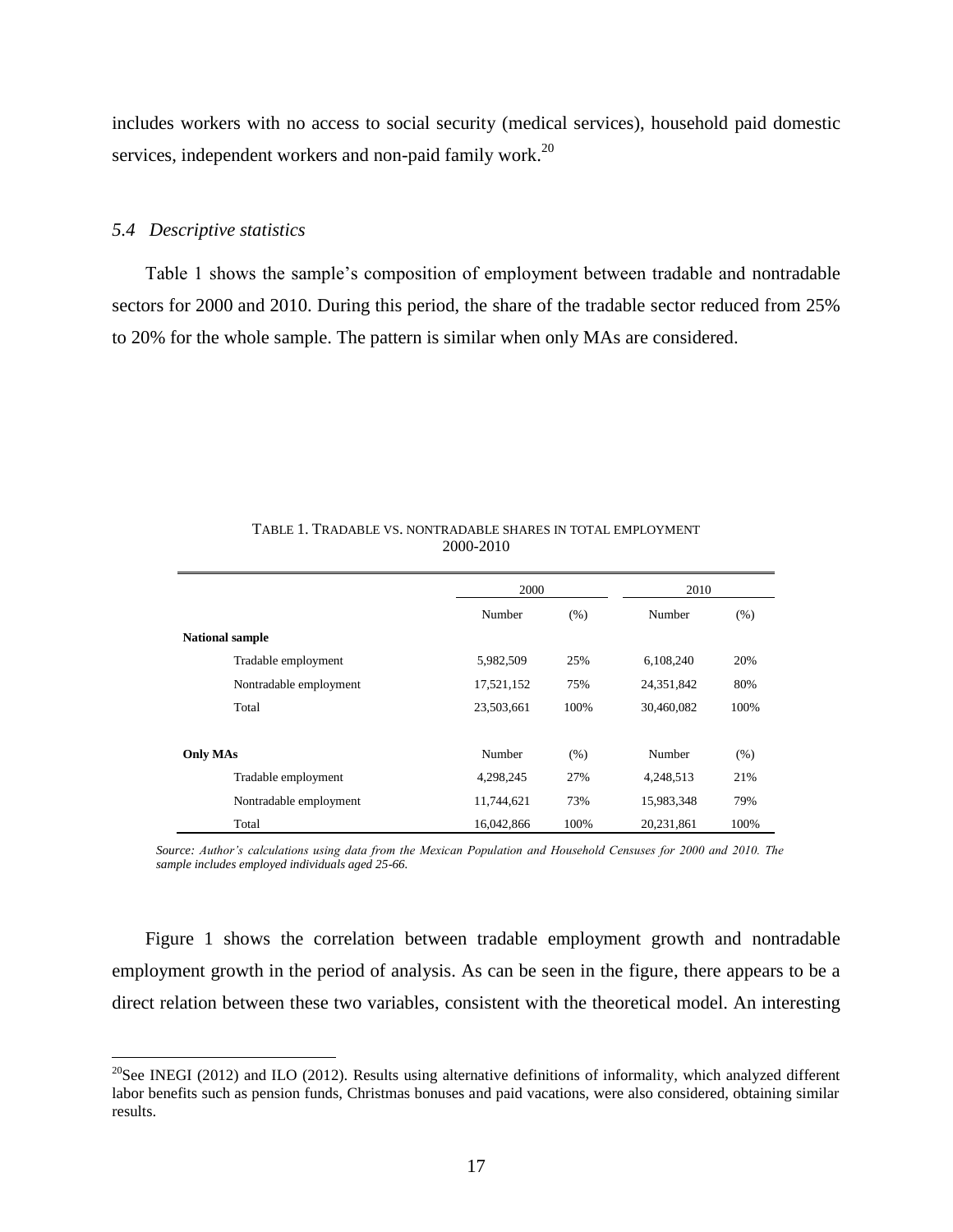feature observed in this graph is the relative importance of Valle de Mexico in terms of nontradable employment, which concentrated more than 30% of tradable MAs employment and more than 35% of nontradable MAs employment in 2000. Not only is this area important in terms of its weight in total employment, but it also showsdifferent dynamics than most of the other MAs, as its growth rates for tradable and nontradable employment are much lower (even negative for tradable employment). These figures are consistent with the process of decentralization that especially the industrial sector has experienced since the mid-1990s. These data also indicate that this MA could be an influential observation, so results including it must be analyzed with caution. That is why, estimates of equation 4.1 are calculated both including and excluding this MA and results are compared.

Growth rates for other MAs with high levels of nontradable employment in 2000 show that most of them experienced rates above the mean for nontradable employment, but below the mean for the tradable sectors. These growth patterns are an indicator of the increasing role of the services sector in these large MAs.



FIGURE 1. EMPLOYMENT GROWTH IN THE TRADABLE SECTOR VS. EMPLOYMENT GROWTH IN THE NONTRADABLE SECTOR 2000-2010

*Source: Author's calculations with microdata from the 2000 and 2010 Housing and Population Censuses' samples. The markers' size reflects nontradable employment in 2000.*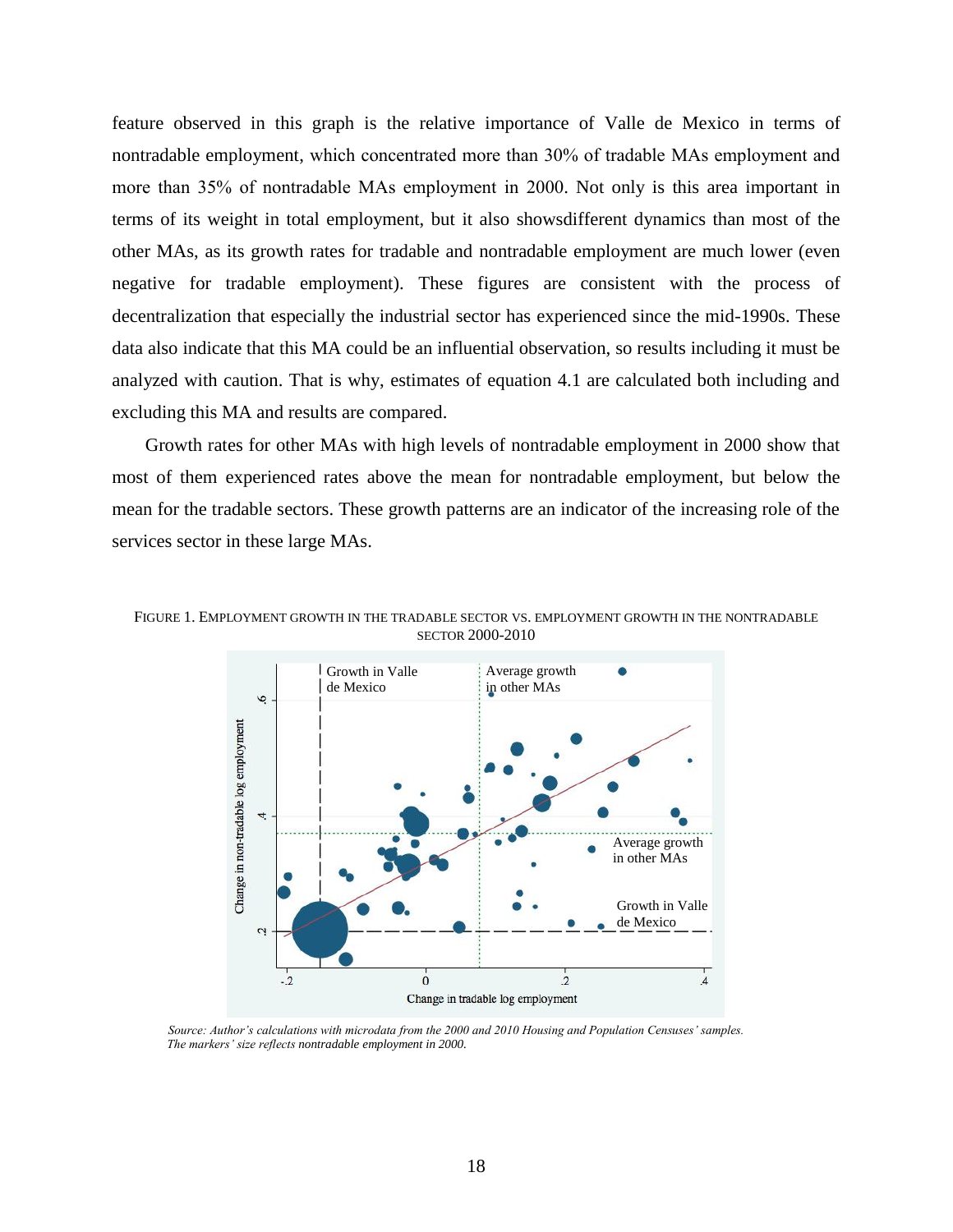Analyzing informality by MA, as Figure 2 shows, this issue has clear regional patterns. As can be seen in the first panel, the northern region of the country was the one that exhibited the lowest rates of informality in 2000, while the central-south region is where informality was stronger. As the second panel shows, this pattern didn't change much by 2010, even though some MAs in the northern region increased their informality rates. Only five MAs out of the 58 analyzed showed reductions in their informality rates during this period and all of them are concentrated in the Gulf of Mexico and the Yucatan Peninsula.





*Source: Author's calculations with microdata from the 2000 and 2010 Housing and Population Censuses' samples.*

As can be seen in Table 2, in 2000 the nontradable sector had a much higher average informality rate (59%) than the tradable sector (32%). Both rates are very stable as in the last ten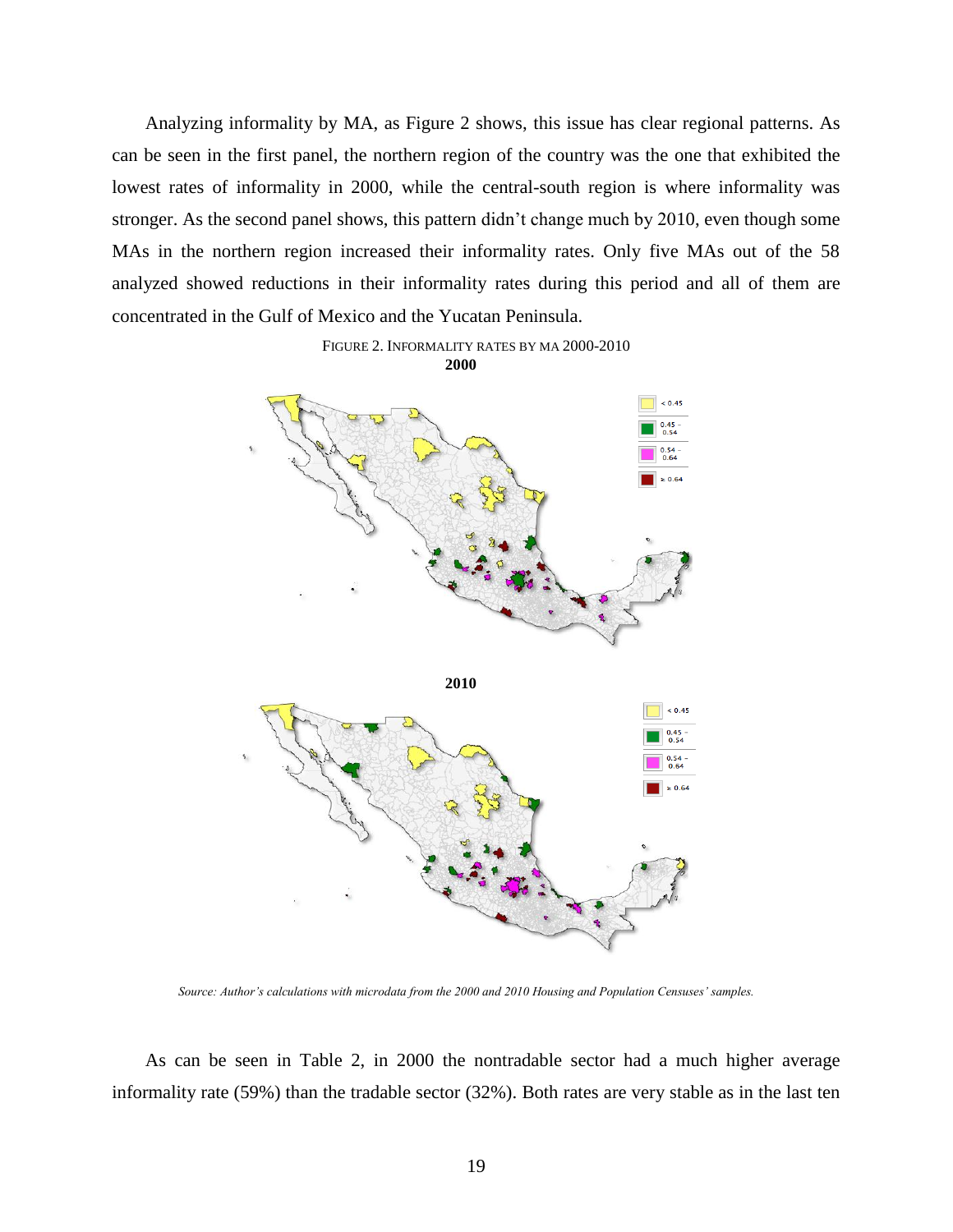years the first one did not change and the second one increased in just three percentage points, reaching 35% in 2010.

|                         | 2000               |                 | 2010               |                 |  |
|-------------------------|--------------------|-----------------|--------------------|-----------------|--|
|                         | <b>Nontradable</b> | <b>Tradable</b> | <b>Nontradable</b> | <b>Tradable</b> |  |
|                         |                    |                 |                    |                 |  |
| Formal                  | 4,567,118          | 2,784,012       | 6,131,753          | 2,638,589       |  |
| <b>Informal</b>         | 6,475,287          | 1,306,305       | 8,941,574          | 1,412,252       |  |
| <b>Informality rate</b> | 59%                | 32%             | 59%                | 35%             |  |
|                         |                    |                 |                    |                 |  |
| <b>Unskilled</b>        | 4,401,159          | 1,619,448       | 4,407,639          | 1,124,271       |  |
| <b>Skilled</b>          | 7,343,462          | 2,678,797       | 11,575,709         | 3,124,242       |  |
|                         |                    |                 |                    |                 |  |
| Skill rate *            | 62.5%              | 62.3%           | 72.4%              | 73.5%           |  |

#### TABLE 2. MAS EMPLOYMENT INFORMALITY STRUCTURE AND SKILLS STRUCTURE IN THE TRADABLE AND NONTRADABLE SECTORS 2000-2010

The totals are not the same for the different breakdowns because the sample includes individuals that did not answer properly the questions that are used to construct the informality variable.

\*If the alternative definition of skilled (some college or more) is used, the skill rate reduces to 19% in 2010 for the nontradable sector and almost 14% for tradable products.

*Source: Author's calculations using data from the Mexican Population and Household Censuses for 2000 and 2010. The sample includes employed individuals aged 25-66.*

Considering the skill composition of the tradable and nontradable sectors, it is important to note that both sectors exhibit a similar composition. Approximately 62% of the individuals in the sample were skilled in 2000, and this share increased to 72% in 2010. These figures reflect the educational improvements that Mexico has experienced.When an alternative definition of skilled individuals (some college or more) is used, the structure differs between the tradable and nontradable sectors, being the nontradable sector the one with the highest share of skilled people (19% in 2010), while the tradable sector showed a rate of 14% for this same year.

As Table 3 shows, the skill composition of the formal and informal sectors is consistent with the stylized facts of the informal sector as the formal sector has a higher proportion of skilled individuals (86% in 2010) than the informal sector (63%).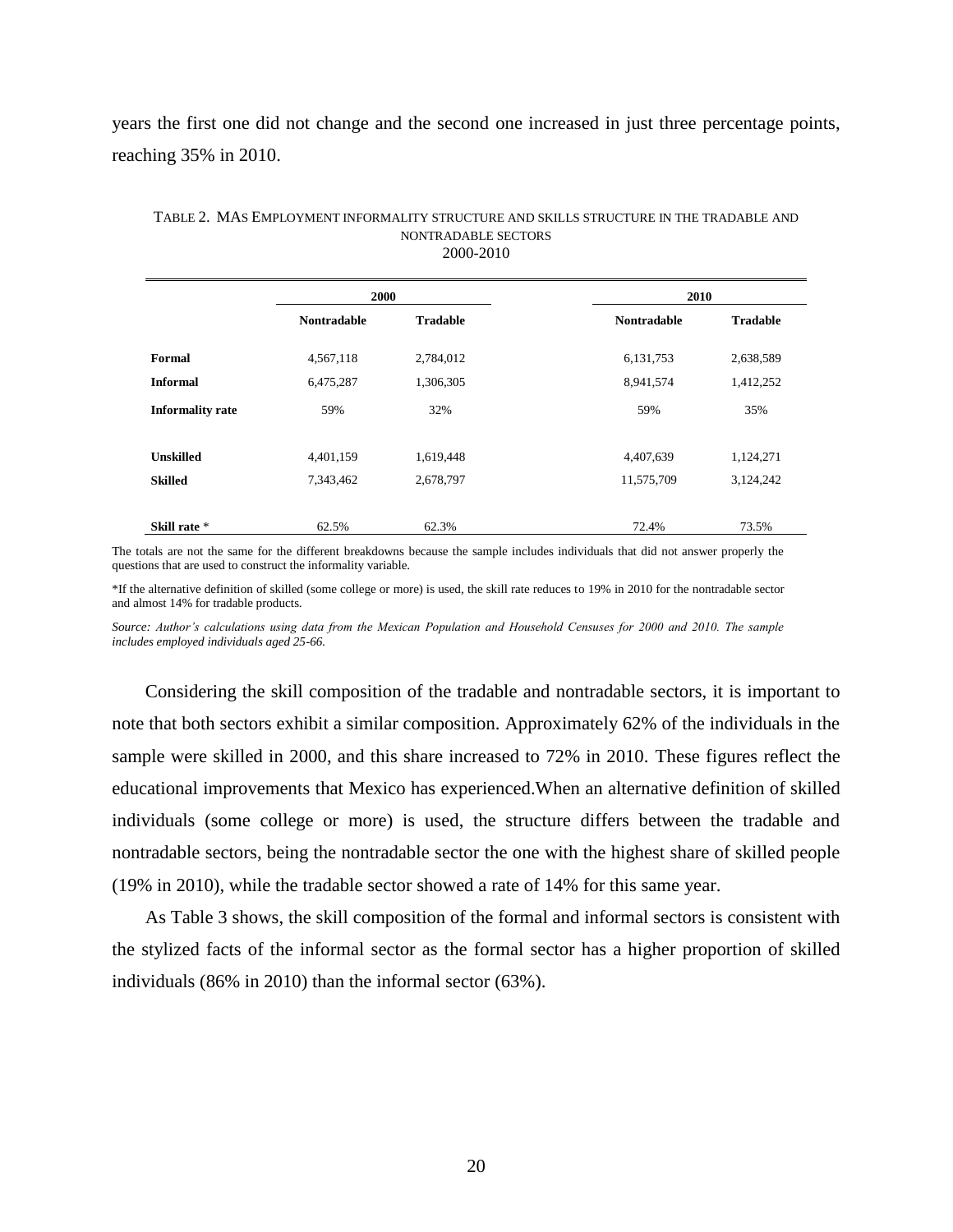|                   |           | 2000            |           | 2010            |
|-------------------|-----------|-----------------|-----------|-----------------|
|                   | Formal    | <b>Informal</b> | Formal    | <b>Informal</b> |
| Unskilled         | 2,186,739 | 4,272,047       | 1,575,570 | 4,292,257       |
| Skilled           | 6,783,000 | 4,763,972       | 9,421,980 | 7,431,319       |
|                   |           |                 |           |                 |
| <b>Skill rate</b> | 75.6%     | 52.7%           | 85.7%     | 63.4%           |

## TABLE 3. SKILL VS. INFORMALITY STRUCTURE IN MAS 2000-2010

*Source: Author's calculations using data from the Mexican Population and Household Censuses for 2000 and 2010. The sample includes employed individuals aged 25-66.*

When the technological intensity of the tradable sector is taken into account, as can be seen in Table 4, it is important to note that in 2000, more than half of tradable employment was in the low-technology sector. Between that year and 2010, this proportion exhibited a slight reduction in favor of the medium-high technology group, which increased its share from 24% to 27%.

Analyzing the skill composition of each technological intensity group (Table 4), as expected, the medium-high technology group is the one that exhibits the highest proportion of skilled people (85% in 2010), while the other two groups show similar shares (around 70%).

TABLE 4. SKILL VS. TECHNOLOGICAL INTENSITY OF THE TRADABLE SECTOR IN MAS 2000-2010

|                              |           |           | 2000      |            |           | 2010      |           |            |  |  |
|------------------------------|-----------|-----------|-----------|------------|-----------|-----------|-----------|------------|--|--|
|                              | Unskilled | Skilled   | Total     | Skill rate | Unskilled | Skilled   | Total     | Skill rate |  |  |
| Low technology               | 955.259   | .352.504  | 2.307.763 | 58.6%      | 668,775   | 1.473.056 | 2.141.831 | 68.8%      |  |  |
| <b>Medium-low technology</b> | 325.884   | 484.297   | 810.181   | 59.8%      | 237.696   | 592.519   | 830.215   | 71.4%      |  |  |
| Medium-high technology       | 272.263   | 730.748   | .003.011  | 72.9%      | 166,065   | 907.406   | 1.073.471 | 84.5%      |  |  |
| <b>Total</b>                 | 1.553.406 | 2.567.549 | 4,120,955 |            | 1.072.536 | 2,972,981 | 4,045,517 |            |  |  |

*Source: Author's calculations using data from the Mexican Population and Household Censuses for 2000 and 2010. The sample includes employed individuals aged 25-66.*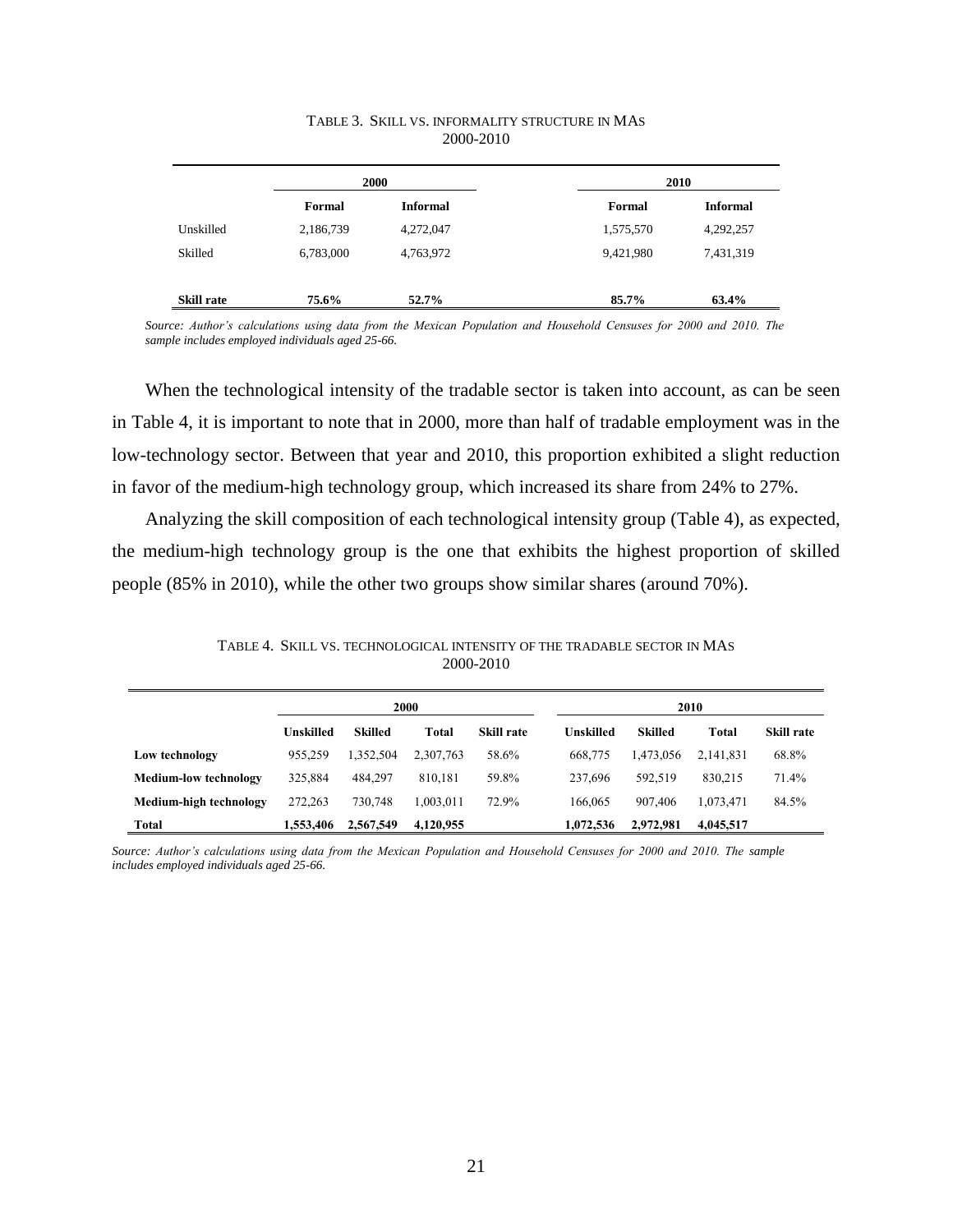## **6 Results**

#### *6.1 The local multiplier*

The results for the local multiplier in Mexico between 2000 and 2010, as Table 5 shows, range from 2.56 to 3.91. That is, when one job in the tradable sector is created, between 2 and 4 employments are created in the nontradable sector stemming fromthe increasing demand of such products, mainly services.

Considering that the MA of Valle de Mexico concentrates more than 30% of tradable employment and more than 35% of nontradable employment in 2000, the same regressions were performed excluding this MA. Results indicate a much lower multiplier of between 0.81 and 1.44. This figure is consistent with what Moretti and Thulin (2013) obtain for Sweden when they exclude Stockholm from their sample.

| TABLE 5. ESTIMATES OF THE LOCAL MULTIPLIER OF TRADABLE EMPLOYMENT OVER NONTRADABLE EMPLOYMENT |  |  |
|-----------------------------------------------------------------------------------------------|--|--|
|-----------------------------------------------------------------------------------------------|--|--|

|                                                         |            | Whole sample |           |            | <b>Excluding Valle de Mexico</b> |           |
|---------------------------------------------------------|------------|--------------|-----------|------------|----------------------------------|-----------|
| Dependent variable: Change in<br>nontradable employment | <b>OLS</b> | IV1          | IV2       | <b>OLS</b> | IV1                              | IV2       |
| Change in tradable employment                           | $2.56***$  | $3.52***$    | $3.91***$ | $1.44***$  | 0.61                             | $0.81**$  |
|                                                         | (0.47)     | (1.14)       | (1.22)    | (0.30)     | (0.74)                           | (0.33)    |
| Nontradable employment in 2000                          | $0.34***$  | $0.38***$    | $0.39***$ | $0.44***$  | $0.44***$                        | $0.44***$ |
|                                                         | (0.02)     | (0.05)       | (0.05)    | (0.03)     | (0.03)                           | (0.03)    |
| N                                                       | 58         | 58           | 58        | 57         | 57                               | 57        |
| Prob>F                                                  | 0.000      | 0.000        | 0.000     | 0.000      | 0.000                            | 0.000     |
| $R^2$                                                   | 0.97       | 0.96         | 0.96      | 0.95       | 0.94                             | 0.94      |

*Source:Author's calculations using data from the Mexican Population and Household Censuses for 2000 and 2010.*

The equation was estimated with an intercept, but these terms are not included in the table for simplicity.

Standard errors are in parenthesis.

\* Significant at the 10 percent level.

\*\* Significant at the 5 percent level.

\*\*\* Significant at the 1 percent level.

The Stock & Yogo test for weak instrument was performed for both IVs and the hypothesis that they are weak instruments is rejected. The IV that exhibits a lower minimum eigenvalue is IV2.

Another important factor to consider is the convergence coefficient, which is robust across regressions and indicates divergence between the MAs in terms of nontradable employment growth. That is, the cities with the higher level of nontradable employment tend to grow more in this same sector. This result contrasts with what is found in studies for the tradable sector, as in most of them convergence is observed in terms of industrial growth. Considering the increasing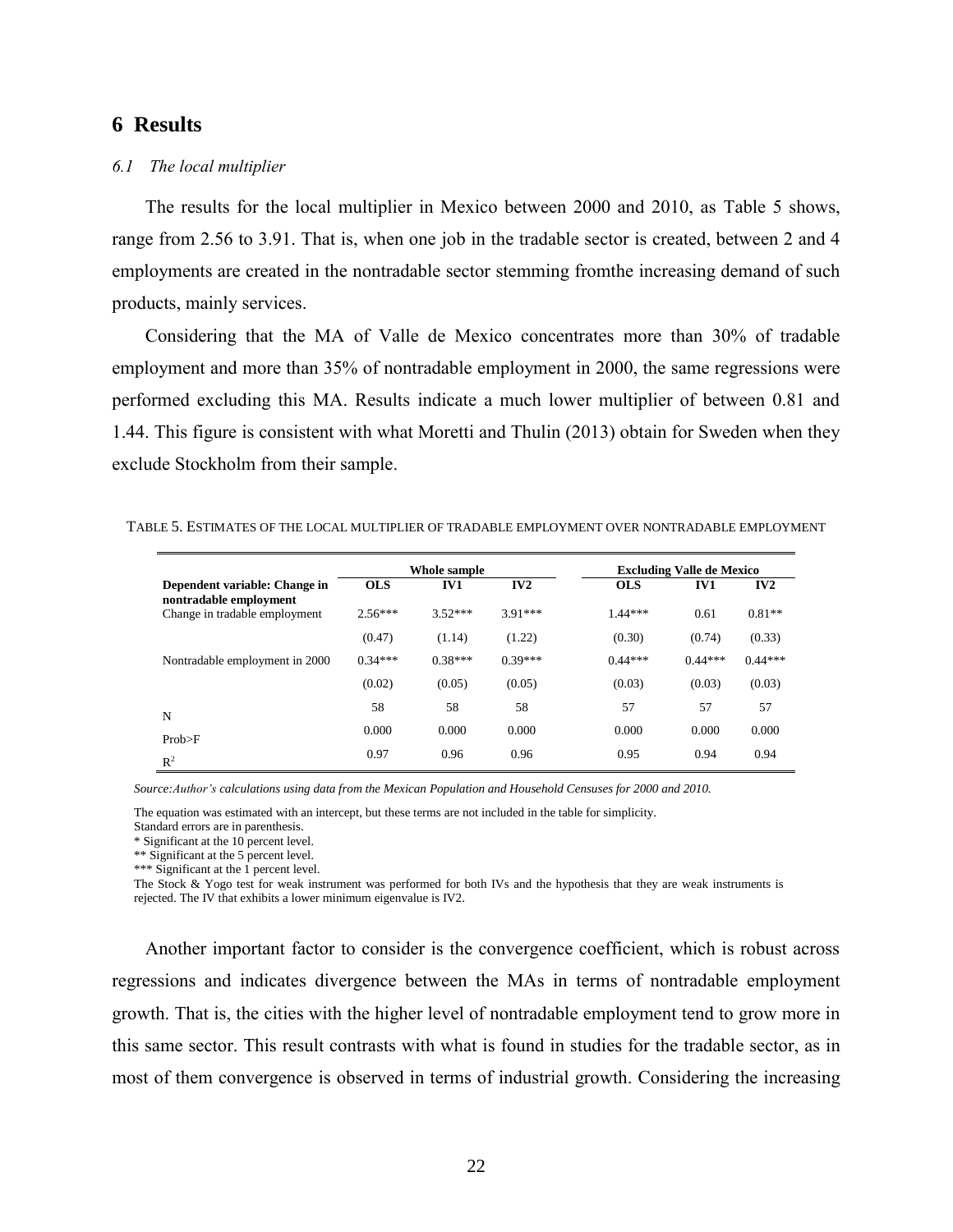role of the services sectors, these results contribute to the explanation of why there are still important differences in terms of employment level and wealth between the different MAs of the country.

In order to test the predictions of the model regarding the effects of demand shocks in the tradable sectors over other subgroups of the tradable sector, equation 4.2 was estimated. The results, shown in Table 6, indicate that the multiplier is much lower in the OLS specification and furthermore, not significant in the IV estimates. These results are consistent with the idea that tradable firms experience higher labor costs due to the demand shock in other tradable sectors. Hence, the labor multiplier should be lower than the one for the nontradable sector and could even be non-significant or negative, depending on the importance of agglomeration economies.Additionally, the convergence term in this case is negative, indicating that tradable employment growth is higher in MAs that had lower levels of tradable employment.

| Dependent variable: Change in a subsample of<br>tradable employment (subsample 1) | <b>OLS</b>     | IV1      | IV2      |
|-----------------------------------------------------------------------------------|----------------|----------|----------|
| Change in tradable employment (subsample 2)                                       | $0.74***$      | $-0.58$  | $-0.57$  |
|                                                                                   | (0.21)         | (0.66)   | (0.63)   |
| Tradable employment in 2000                                                       | $-0.03$        | $-0.17*$ | $-0.17*$ |
|                                                                                   | (0.03)         | (0.09)   | (0.09)   |
| N                                                                                 | 58             | 58       | 58       |
| Prob > 0                                                                          | $\overline{0}$ | 0.06     | 0.06     |
| $R^2$                                                                             | 0.76           | 0.15     | 0.16     |

TABLE 6. ESTIMATES OF THE LOCAL MULTIPLIER OF TRADABLE EMPLOYMENT OVER TRADABLE EMPLOYMENT

*Source: Author's calculations using data from the Mexican Population and Household Censuses for 2000 and 2010.* The equation was estimated with an intercept, but these terms are not included in the table for simplicity.

Standard errors are in parenthesis.

\* Significant at the 10 percent level.

\*\* Significant at the 5 percent level.

\*\*\* Significant at the 1 percent level.

The Stock & Yogo test for weak instruments was performed for both IVs and the hypothesis that they are weak instruments is rejected in the case of IV1 but not in the case of IV2.

#### *6.2 Local multipliers and informality*

Analyzing whether formal or informal tradable employment generate more non-tradable jobs, Table 7 shows that in specifications that include Valle de Mexico, only the multiplier for tradable formal jobs is significant and even of a much largermagnitude than the average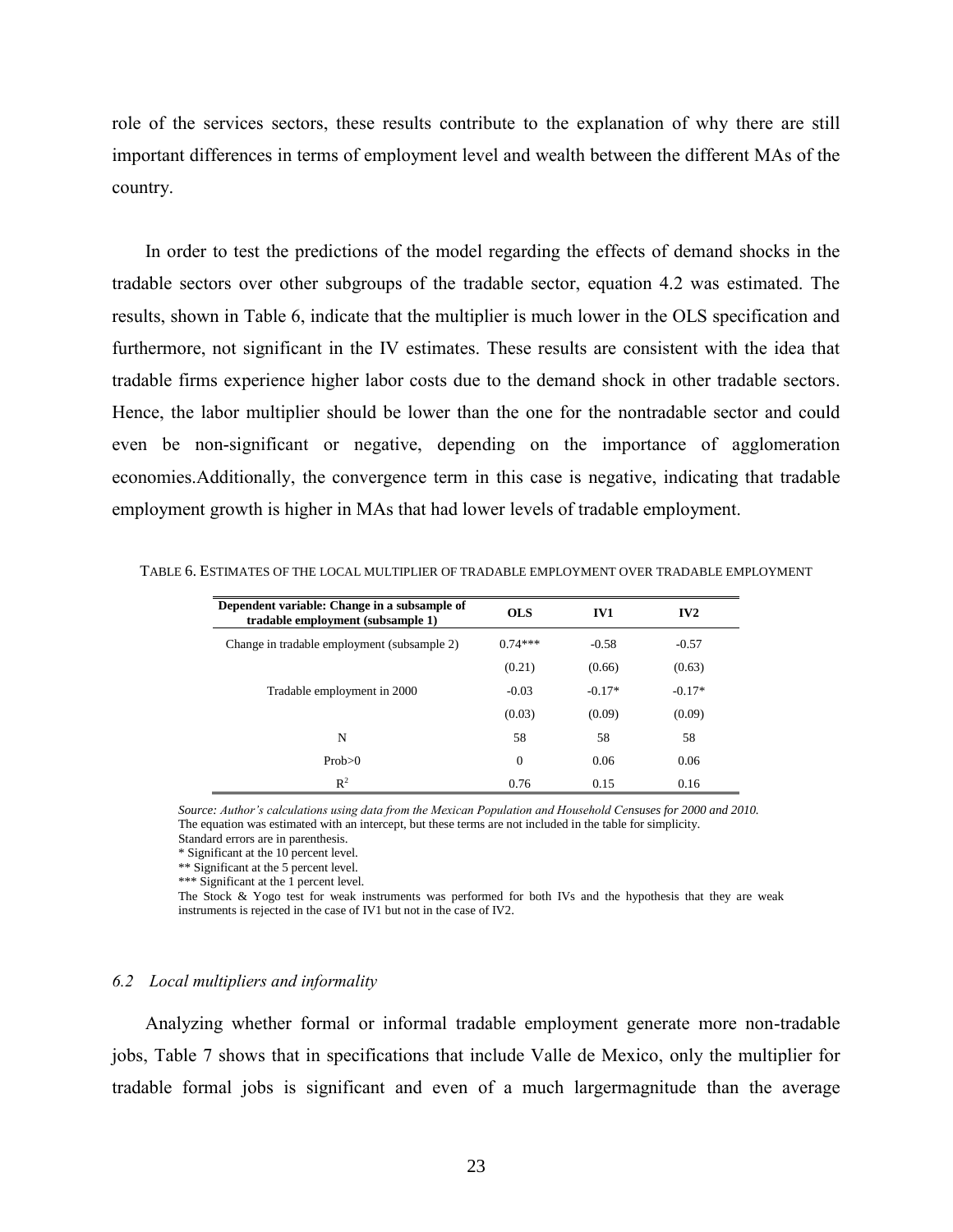multiplier (Table 5) in all specifications while the informal sector appears not to affect nontradable jobs. However, once Valle de Mexico is excluded, the informal multiplier is significant and even higher than the one for the formal sector.That is, informal tradable employment has a multiplier effect in MAs different from Valle de Mexico.

TABLE 7. ESTIMATES OF THE LOCAL MULTIPLIERS OF TRADABLE FORMAL AND INFORMAL EMPLOYMENT OVER NONTRADABLE EMPLOYMENT

|                                                         |            | Whole sample |           | <b>Excluding Valle de Mexico</b> |           |           |  |  |
|---------------------------------------------------------|------------|--------------|-----------|----------------------------------|-----------|-----------|--|--|
| Dependent variable: Change in<br>nontradable employment | <b>OLS</b> | IV1          | IV2       | <b>OLS</b>                       | IV1       | IV2       |  |  |
| Change in tradable formal<br>employment                 | $2.66***$  | $3.98***$    | $4.20***$ | $1.21***$                        | 0.17      | $1.66***$ |  |  |
|                                                         | (0.7)      | (1.4)        | (1.1)     | (0.3)                            | (2.2)     | (0.6)     |  |  |
| Change in tradable informal<br>employment               | 2.44       | 5.55         | $4.90*$   | 2.98***                          | $6.20**$  | $3.06***$ |  |  |
|                                                         | (2.1)      | (4.7)        | (2.8)     | (0.8)                            | (3.0)     | (1.1)     |  |  |
| Nontradable employment in 2000                          | $0.34***$  | $0.39***$    | $0.40***$ | $0.43***$                        | $0.43***$ | $0.43***$ |  |  |
|                                                         | (0.0)      | (0.1)        | (0.1)     | (0.0)                            | (0.0)     | (0.0)     |  |  |
| N                                                       | 58         | 58           | 58        | 57                               | 57        | 57        |  |  |
| Prob>F                                                  | 0.000      | 0.000        | 0.000     | 0.000                            | 0.000     | 0.000     |  |  |
| $R^2$                                                   | 0.97       | ٠            |           | 0.94                             |           |           |  |  |

*Source:Author's calculations using data from the Mexican Population and Household Censuses for 2000 and 2010.* The equation was estimated with an intercept, but these terms are not included in the table for simplicity.

Standard errors are in parenthesis.

\* Significant at the 10 percent level.

\*\* Significant at the 5 percent level.

\*\*\* Significant at the 1 percent level.

The Stock & Yogo test for weak instruments was performed for both IVs and the hypothesis that they are weak instruments is rejected in the case of IV1 but not in the case of IV2 for the whole sample. In the case of the sample that excludes Valle de Mexico, the opposite is observed.

Addressing the important question regarding the quality of indirect jobs created by tradable employment, which is the main contribution of this study, the multipliers for both nontradable formal and informal employment were calculated. Results are shown in Table 8 and the parameters obtained for the whole sample are similar (around 2). In a seemingly unrelated regression (SUR), the Chow test indicated that it is not possible to reject the hypothesis that the parameters for these two sectors are equal. These results are also highly consistent with the multiplier for the whole sample (approximately 3).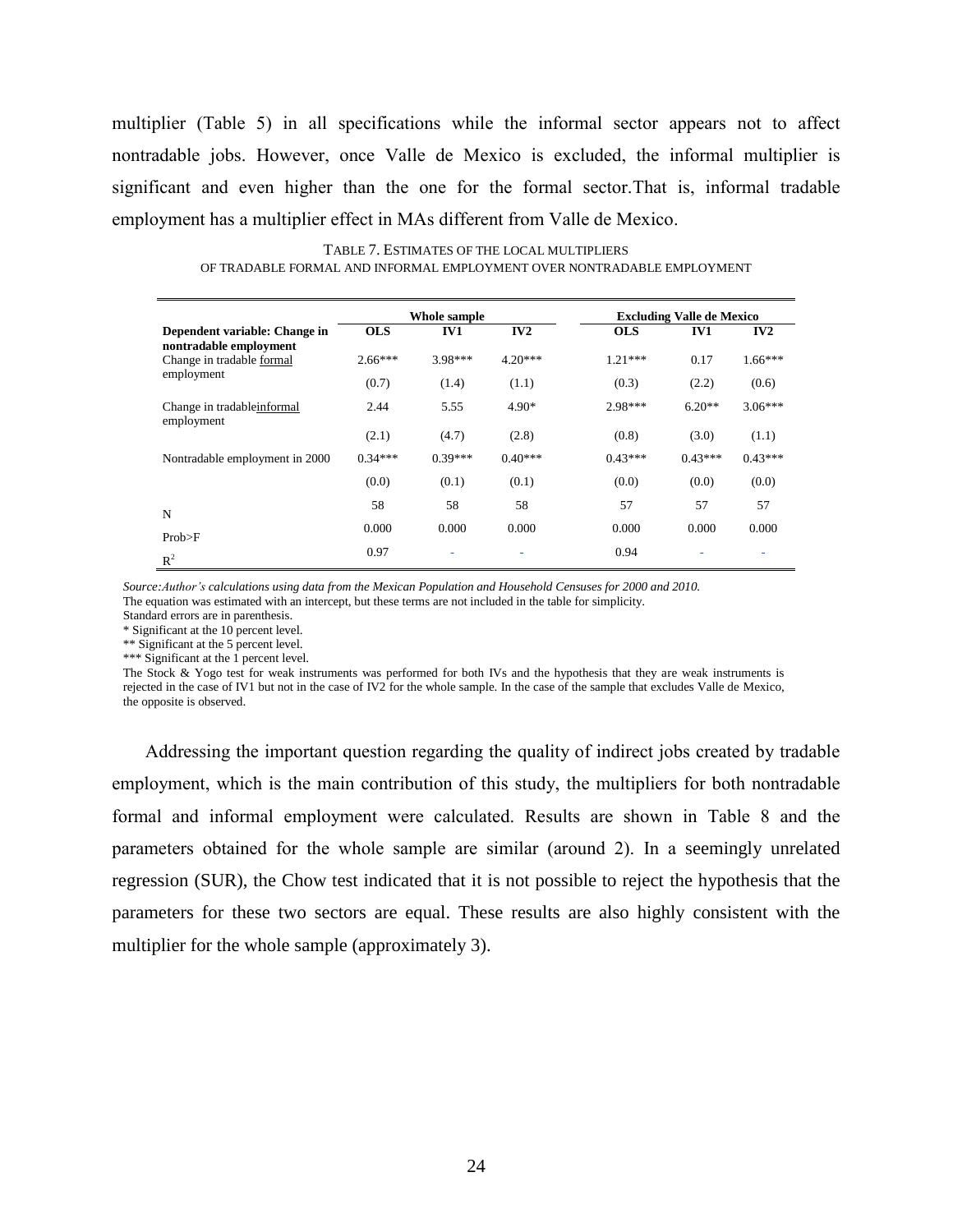#### TABLE 8. ESTIMATES OF THE LOCAL MULTIPLIER FOR NONTRADABLE FORMAL AND INFORMAL EMPLOYMENT

|                                  | Dependent variable: Change in nontradable employment |                 |           |                |                 |           |  |  |  |
|----------------------------------|------------------------------------------------------|-----------------|-----------|----------------|-----------------|-----------|--|--|--|
|                                  |                                                      | Formal          |           |                | <b>Informal</b> |           |  |  |  |
|                                  | <b>OLS-SUR</b>                                       | IV <sub>1</sub> | IV2       | <b>OLS-SUR</b> | IV1             | IV2       |  |  |  |
| Whole sample                     |                                                      |                 |           |                |                 |           |  |  |  |
| Change in tradable employment    | $1.36***$                                            | $1.78**$        | $2.11***$ | $1.25***$      | 1.98**          | $2.84***$ |  |  |  |
|                                  | (0.21)                                               | (0.45)          | (0.38)    | (0.26)         | (0.78)          | (0.90)    |  |  |  |
| <b>Excluding Valle de Mexico</b> |                                                      |                 |           |                |                 |           |  |  |  |
| Change in tradable employment    | $0.78***$                                            | 0.51            | 0.39      | $0.61***$      | 0.55            | 0.53      |  |  |  |
|                                  | (0.11)                                               | (0.49)          | (0.59)    | (0.16)         | (0.34)          | (0.37)    |  |  |  |
| N                                | 58                                                   | 58              | 58        | 57             | 57              | 57        |  |  |  |
| Prob>F                           | 0.000                                                | 0.000           | 0.000     | 0.000          | 0.000           | 0.000     |  |  |  |
| Chow test parameters             | Prob $>$ chi2 = 0.5035                               |                 |           |                |                 |           |  |  |  |
|                                  |                                                      |                 |           |                |                 |           |  |  |  |

*Source:Author's calculations using data from the Mexican Population and Household Censuses for 2000 and 2010.* The equation was estimated with an intercept, but these terms are not included in the table for simplicity.

Standard errors are in parenthesis.

\* Significant at the 10 percent level.

\*\* Significant at the 5 percent level.

\*\*\* Significant at the 1 percent level.

The Stock & Yogo test for weak instrument was performed for both IVs and the hypothesis that they are weak instruments is rejected in the case of the whole sample; the IV that exhibits a lower minimum eigenvalue is IV2. In the case of the sample that excludes Valle de Mexico the hypothesis of weak instruments can't be rejected for any of the IVs.

#### *6.3 Local multipliers and skills*

Considering the skill composition of the tradable sector, local multipliers for both skilled and unskilled workers were calculated (Table 9). Although the magnitude is a little higher for skilled jobs, it is not possible to reject the hypothesis that both multipliers are equal. This indicates that under our definition of skilled (9 years or schooling or more), these two groups don't differ in terms of indirect jobs creation. Similar results, but with lower magnitudes are observed when we exclude Valle de Mexico from the sample.

As mentioned before, an alternative definition of skilled was used in order to test the robustness of these results, considering skilled people as those who have some college or more (Table 10). In this case, the effects for the skilled group increase significantly, while the effects for the unskilled group reduce and the hypothesis of equal multipliers is rejected. These results are in line with the conceptual framework as people with college have better wages and can generate higher increases in nontradable demand and thus have a greater capability to indirectly create jobs in this sector.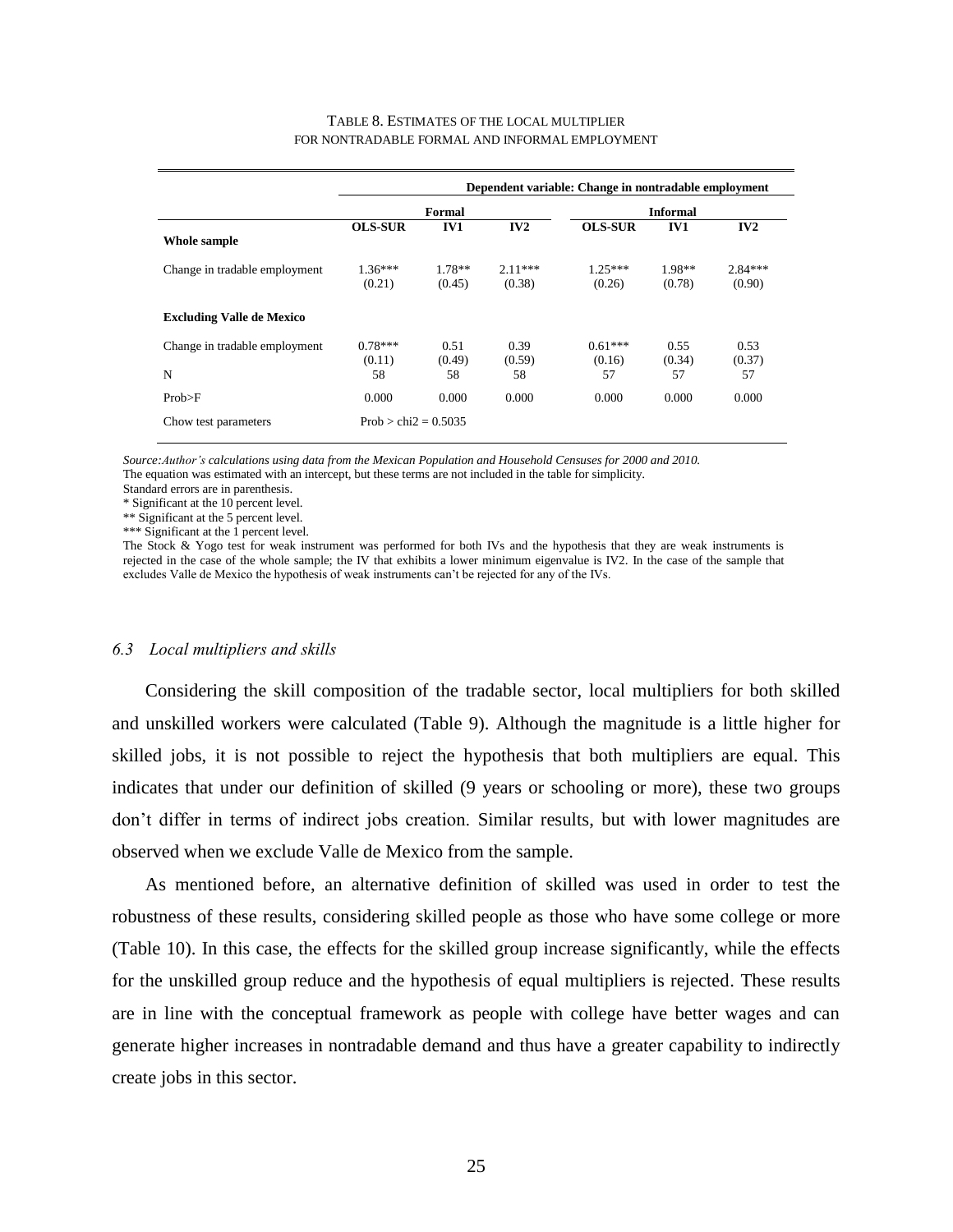| Dependent variable: Change in<br>nontradable employment |            |           |           |
|---------------------------------------------------------|------------|-----------|-----------|
| Whole sample                                            |            |           |           |
|                                                         | <b>OLS</b> | IV1       | IV2       |
| Skilled                                                 | 2.89***    | 4.42***   | $4.56***$ |
|                                                         | (0.61)     | (0.59)    | (0.91)    |
| Unskilled                                               | $1.75***$  | $4.15***$ | 4.48***   |
|                                                         | (0.71)     | (1.57)    | (1.43)    |
| N                                                       | 58         | 58        | 58        |
| <b>Excluding Valle de Mexico</b>                        |            |           |           |
| Skilled                                                 | $1.25***$  | 10.43     | $2.76*$   |
|                                                         | (0.40)     | (42.8)    | (1.52)    |
| Unskilled                                               | $1.68***$  | 10.06     | $3.04**$  |
|                                                         | (0.44)     | (36.4)    | (1.54)    |
| N                                                       | 57         | 57        | 57        |

#### TABLE 9. ESTIMATES OF THE LOCAL MULTIPLIER FOR NONTRADABLE EMPLOYMENT BY SKILL LEVEL

*Source:Author's calculations using data from the Mexican Population and Household Censuses for 2000 and 2010.*

Standard errors are in parenthesis.

\* Significant at the 10 percent level.

\*\* Significant at the 5 percent level.

\*\*\* Significant at the 1 percent level.

The Stock & Yogo test for weak instrument was performed for both IVs and the hypothesis that they are weak instruments is rejected in the case of the whole sample. In the case of the sample that excludes Valle de Mexico, for IV1 the hypothesis of weak instruments can't be rejected.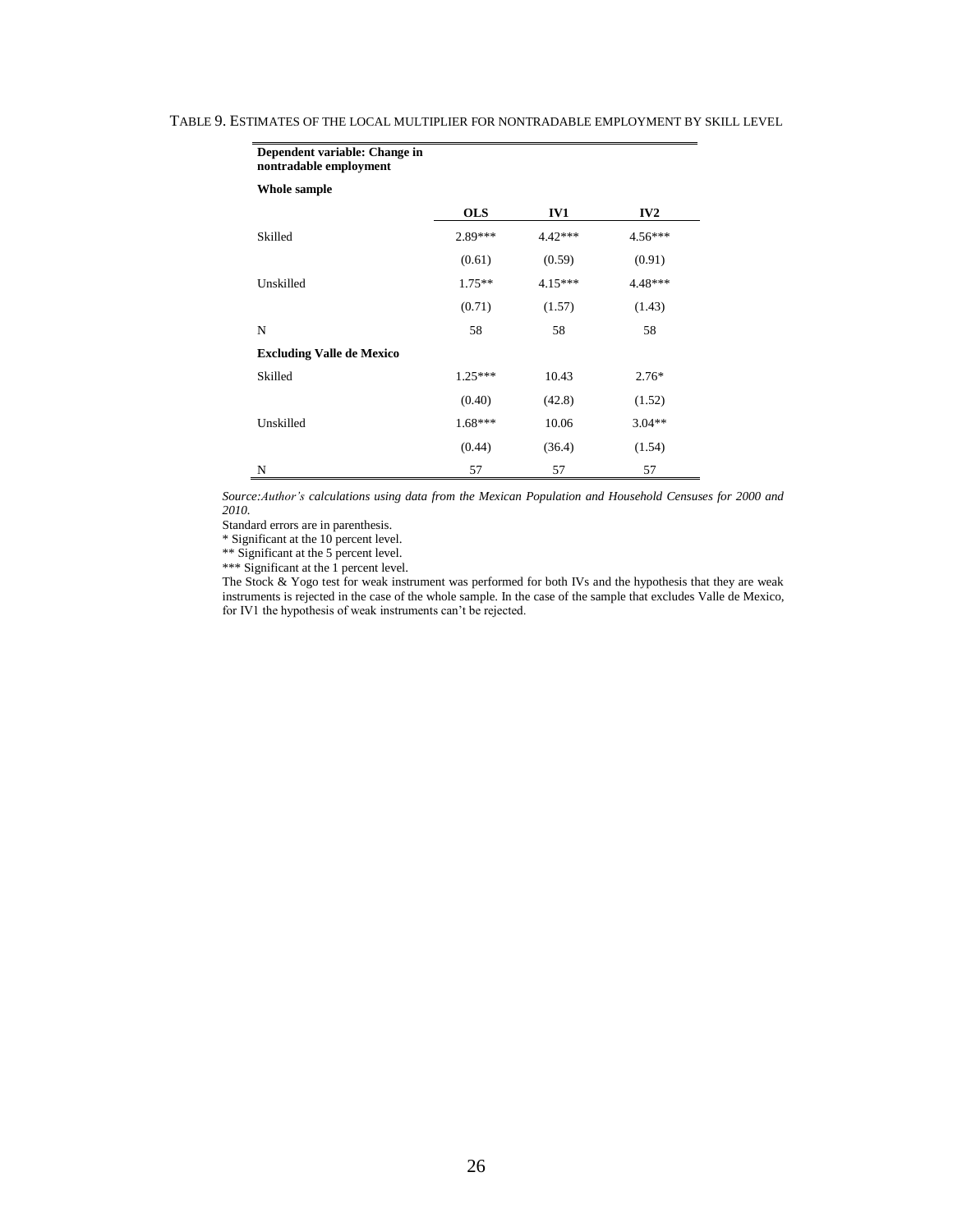| Dependent variable: Change in<br>nontradable employment |            |           |          |
|---------------------------------------------------------|------------|-----------|----------|
| Whole sample                                            |            |           |          |
|                                                         | <b>OLS</b> | IV1       | IV2      |
| Skilled                                                 | $9.15***$  | $6.44***$ | 10.90*** |
|                                                         | (2.5)      | (2.2)     | (2.0)    |
| Unskilled                                               | $1.02**$   | $2.24**$  | 1.04     |
|                                                         | (0.5)      | (1.0)     | (0.7)    |
| Prob>F                                                  | 0.000      | 0.000     | 0.000    |
| N                                                       | 58         | 58        | 58       |
| <b>Excluding Valle de Mexico</b>                        |            |           |          |
| Skilled                                                 | $4.15**$   | $-13.46$  | 3.43     |
|                                                         | (1.6)      | (28.7)    | (2.9)    |
| Unskilled                                               | $1.06**$   | 0.44      | 1.09**   |
|                                                         | (0.4)      | (1.9)     | (0.5)    |
| N                                                       | 57         | 57        | 57       |

#### TABLE 10. ESTIMATES USING THE ALTERNATIVE DEFINITION OF SKILLED (SOME COLLEGE OR MORE)

*Source:Author's calculations using data from the Mexican Population and Household Censuses for 2000 and 2010.*

Standard errors are in parenthesis.

\* Significant at the 10 percent level.

\*\* Significant at the 5 percent level.

\*\*\* Significant at the 1 percent level.

The Stock & Yogo test for weak instrument was performed for both IVs and the hypothesis that they are weak instruments is rejected for both IV1 and IV2 in the case of the whole sample.

In the case of the sample excluding Valle de Mexico, the hypothesis of weak instruments couldn't be rejected in the case of IV1 but it was rejected in the case of IV2.

#### *6.4 Technological intensity*

In order to analyze what kind of industries of the tradable sector had greater effects over non-tradable job indirect creation, three technological intensity groups were considered: low technology, medium-low technology and medium-high technology (see Appendix 2 for the structure of these groups). Estimates by technological intensity are presented in Table 11. Results show that the medium-low technology group is the one that exhibits the highest multiplier over nontradable employment (between 6 and 7), while the low-technology group is the one that generates less nontradable jobs. When the analysis is extended to consider formal and informal nontradable jobs, results indicate that the medium-low technology sector has a higher effect over informal employment with non-significant multipliers for other technological intensity groups. Formal jobs show a similar pattern than total nontradable jobs, with significant multipliers for medium-high technology industries.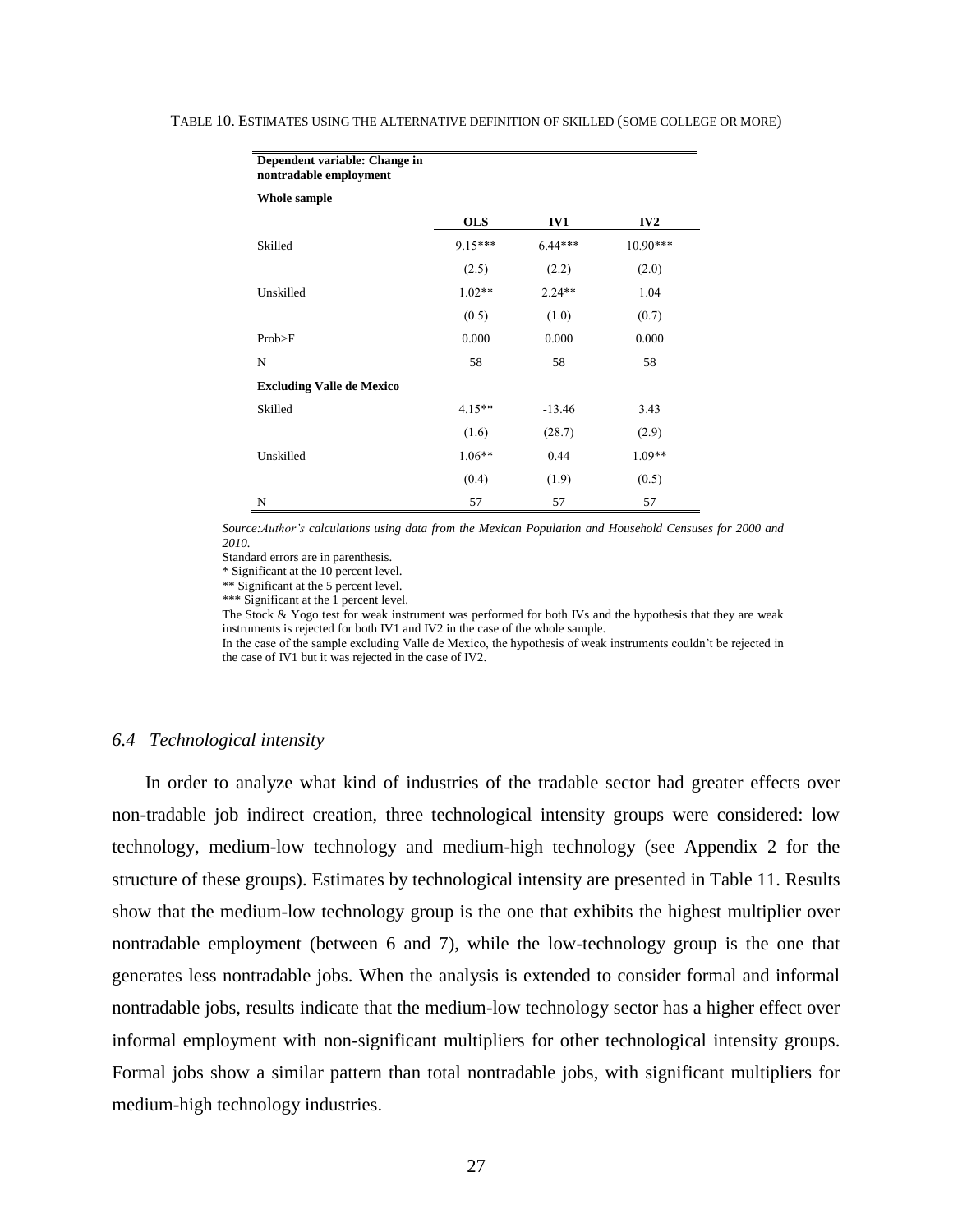|                                            |            | <b>Total nontradable</b> |           |            | Nontradable formal |           |            | Nontradable informal |          |
|--------------------------------------------|------------|--------------------------|-----------|------------|--------------------|-----------|------------|----------------------|----------|
| Whole sample                               | <b>OLS</b> | IV1                      | IV2       | <b>OLS</b> | IV1                | IV2       | <b>OLS</b> | IV1                  | IV2      |
| Low-technology                             | $1.58***$  | 1.81                     | 1.73      | $0.91***$  | 0.99               | $0.96*$   | 0.41       | 0.55                 | 0.33     |
|                                            | (0.5)      | (4.1)                    | (1.1)     | (0.2)      | (2.1)              | (0.5)     | (0.3)      | (2.6)                | (0.6)    |
| Medium-low                                 | $6.01***$  | $-13.47$                 | $7.16*$   | $2.33***$  | $-6.43$            | 2.56      | $4.28***$  | $-9.33$              | $5.33**$ |
|                                            | (1.8)      | (18.4)                   | (4.3)     | (0.8)      | (7.1)              | (1.8)     | (1.1)      | (15.7)               | (2.3)    |
| Medium-high                                | $2.06***$  | 10.45                    | $2.67*$   | $1.36***$  | $5.20**$           | $1.76***$ | 0.66       | 6.39                 | 0.87     |
|                                            | (0.7)      | (7.3)                    | (1.5)     | (0.4)      | (2.6)              | (0.7)     | (0.4)      | (6.5)                | (0.8)    |
| <b>Excluding Valle de</b><br><b>Mexico</b> |            |                          |           |            |                    |           |            |                      |          |
| Low-technology                             | $2.20***$  | $2.07**$                 | $2.33***$ | $1.19***$  | $1.24***$          | $1.15***$ | $0.67***$  | $-0.2$               | 0.73     |
|                                            | (0.4)      | (0.8)                    | (0.9)     | (0.2)      | (0.2)              | (0.2)     | (0.3)      | (1.7)                | (0.6)    |
| Medium-low                                 | 1.93       | 1.75                     | $-4.44$   | 0.53       | 0.72               | $-0.51$   | $1.91**$   | 9.99                 | $-1.6$   |
|                                            | (1.2)      | (15.3)                   | (3.9)     | (0.4)      | (1.7)              | (0.8)     | (0.9)      | (17.7)               | (1.9)    |
| Medium-high                                | $0.90*$    | 1.01                     | $3.43**$  | $0.68***$  | 0.9                | $1.19***$ | 0.17       | $-3.12$              | 1.49**   |
|                                            | (0.5)      | (5.9)                    | (1.5)     | (0.2)      | (0.6)              | (0.3)     | (0.4)      | (6.1)                | (0.7)    |

#### TABLE 11. ESTIMATES OF THE LOCAL MULTIPLIER BY TECHNOLOGICAL INTENSITY OF TRADABLE PRODUCTS

*Source:Author's calculations using data from the Mexican Population and Household Censuses for 2000 and 2010.* Standard errors are in parenthesis.

\* Significant at the 10 percent level.

\*\* Significant at the 5 percent level.

\*\*\* Significant at the 1 percent level.

 $\overline{a}$ 

The Stock & Yogo test for weak instrument was performed for both IVs and the hypothesis that they are weak instruments is rejected for IV2, but not for IV1 in both the cases of the whole sample and excluding Valle de Mexico.

Excluding Valle de Mexico both low-technology and medium-high technology sectors have significant multipliers while there is no effect of the medium-low group.

In order to further analyze these results and test their robustness, a regression including technological-skill groups was estimated.<sup>21</sup> Results show that skilled workers from the three technological intensity groups have significant multipliers, being low-technology and mediumlow technology the ones that exhibit the highest values (almost 5). However, in the case of unskilled individuals, only the ones who work in the medium-high technology group have an effect over nontradable job creation.

<sup>&</sup>lt;sup>21</sup> Results are not shown here but are available upon request. In this case the hypothesis of weak instrument couldn't be rejected for any IV specification so the results analyzed come from the OLS regression.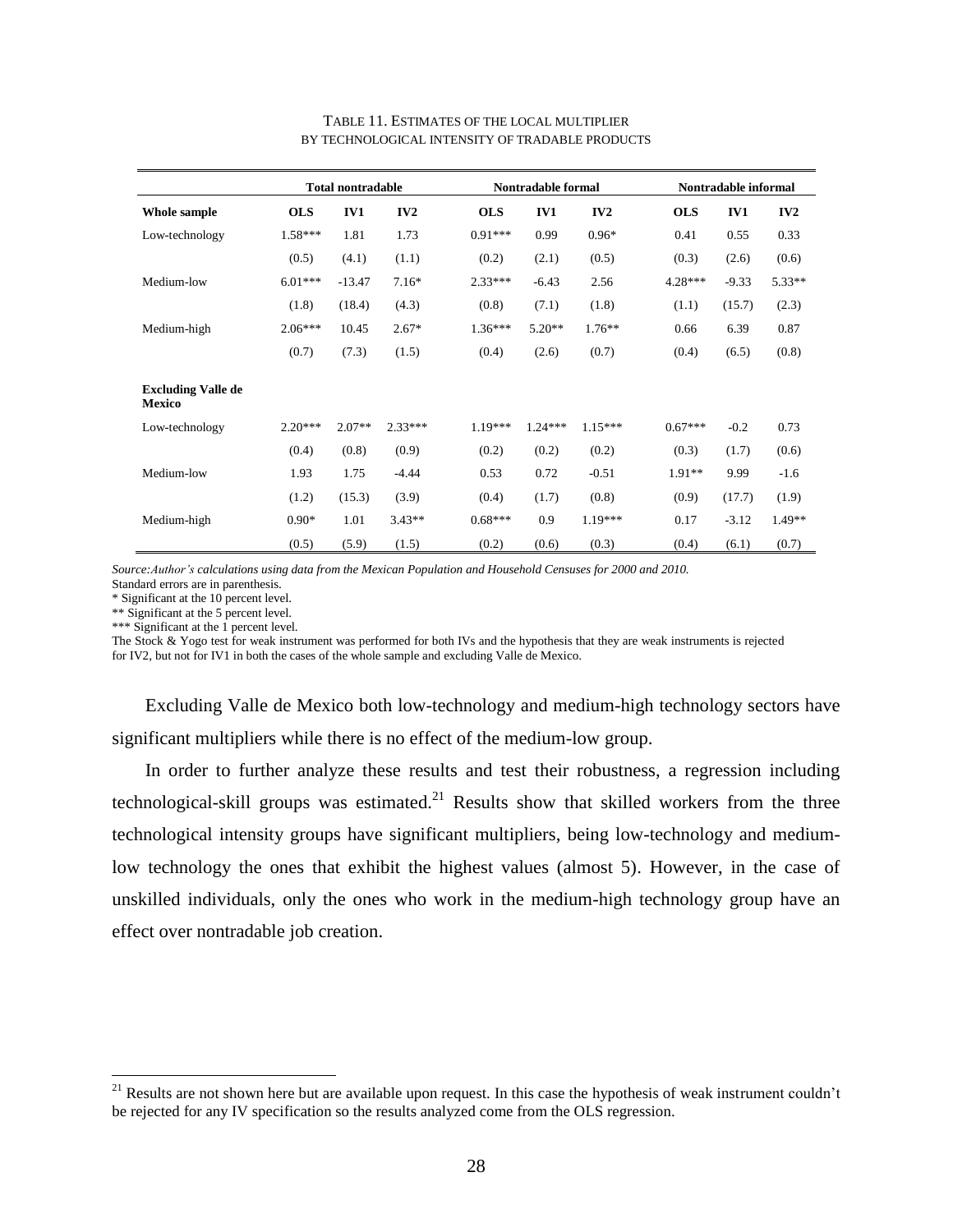As mentioned before, the multipliers are important not just in terms of employment creation when a positive shock occurs, but also when a firm closes and job losses are expected. Therefore, the following formulation was tested in order to assess whether negative shocks have larger multipliers.

$$
N_{c,t}^{NT} - N_{c,t-s}^{NT} = \alpha + \beta N_{c,t-s}^{NT} + \gamma (N_{c,t}^T - N_{c,t-s}^T) + d(N_{c,t}^T - N_{c,t-s}^T) + \varepsilon_{c,t}
$$

Where:

 $d =$  dummy variable equal to 1 when $(N_{c,t}^T - N_{c,t-s}^T)$  <

The result from this specification, shown in Table 12, indicate that when Valle de Mexico is considered there are asymmetries in the effects, with job losses having a much higher multiplier (triple) than tradable jobs creation. However, in the sample that excludes this MA, negative shocks do not exhibit a different multiplier than positive ones.

| Dependent variable: Change in nontradable employment | Whole sample     | <b>Excluding Valle de Mexico</b> |  |
|------------------------------------------------------|------------------|----------------------------------|--|
|                                                      | <b>OLS</b>       | <b>OLS</b>                       |  |
| Change in tradable employment (baseline-positive)    | $1.03**$         | $1.16***$                        |  |
|                                                      | (0.4)            | (0.4)                            |  |
| Change in tradable employment (dummy negative)       | $3.63***$        | 1.06                             |  |
|                                                      | (1.3)            | (0.8)                            |  |
| Nontradable employment in 2000                       | $0.42***$        | $0.45***$                        |  |
|                                                      | (0.0)            | (0.0)                            |  |
| Constant                                             | 5448.49          | $-1397.74$                       |  |
|                                                      | $-3711.47$       | $-2530.64$                       |  |
| N                                                    | 58               | 57                               |  |
| P                                                    | $\boldsymbol{0}$ | $\mathbf{0}$                     |  |
| $\mathbb{R}^2$                                       | 0.98             | 0.95                             |  |

#### TABLE 12. ESTIMATES OF ASYMMETRIES IN THE MULTIPLIERS

*Source:Author's calculations using data from the Mexican Population and Household Censuses for 2000 and 2010.* Standard errors are in parenthesis.

\* Significant at the 10 percent level.

\*\* Significant at the 5 percent level.

\*\*\* Significant at the 1 percent level.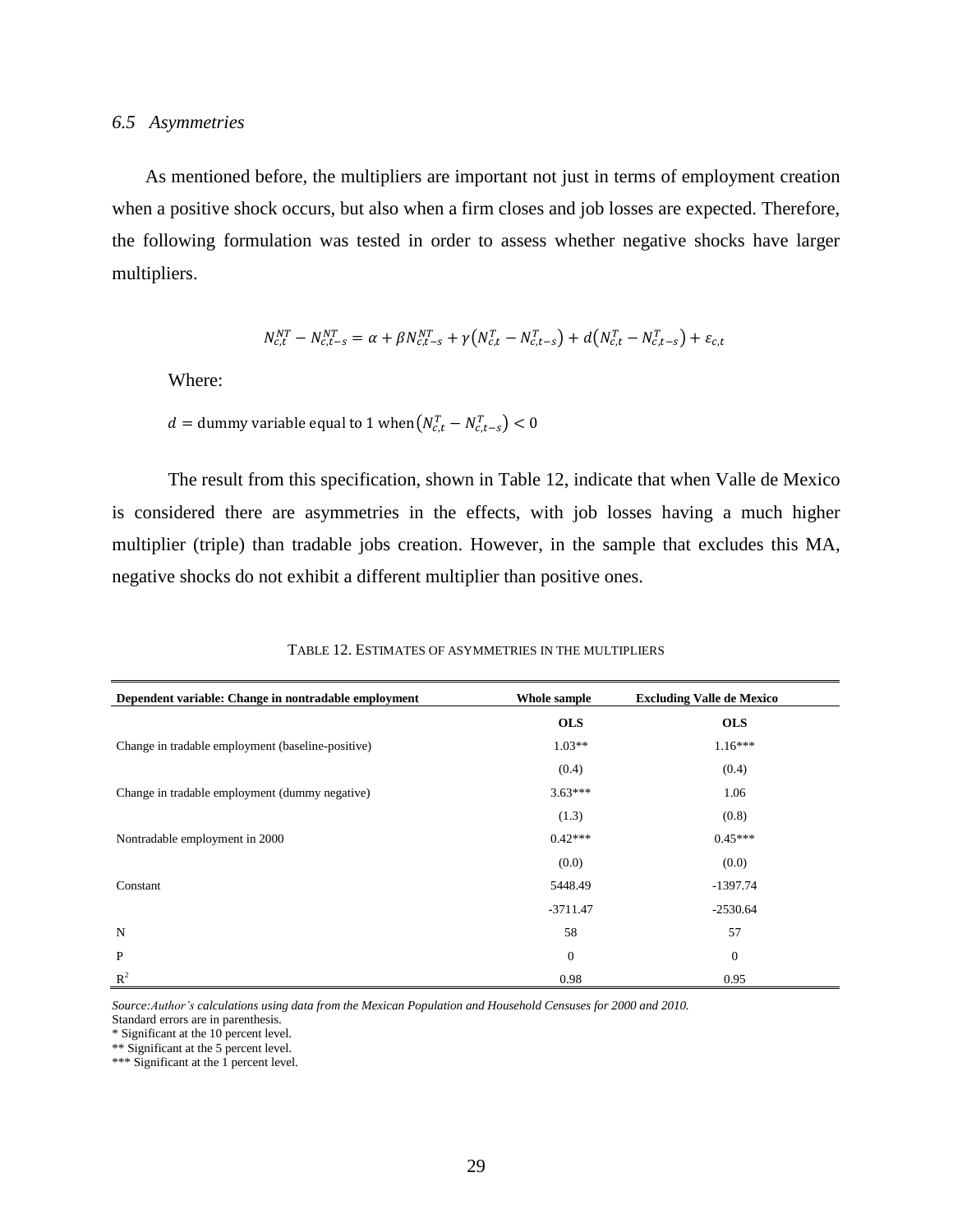## **7 Discussion**

 $\overline{a}$ 

Every time a city attracts new firms in the tradable sector, there is an indirect jobs creation stemming from the higher demand for nontradable goods. These multipliers are important for regional development policy as local governments grant incentives for investments and having a measure of the expected job multiplier can contribute to assess the appropriateness of these efforts and to better target them.

In the case of Mexico, considering that approximately 60% of employment occurs in the informal sector, it is also important to assess the quality of jobs created as a result of demand shocks in the tradable sector.

This paper analyzed local multipliers in the case of Mexico between 2000 and 2010, emphasizing the role of the informal sector in both the tradable and nontradable sectors. It also studied this process considering different skill levels and technological intensities with the purpose of identifying which tradable jobs have a higher capability for creating nontradable employment. In order to address the problems generated by unobserved shocks to nontradable employment that also affect tradable employment, group-specific IVs were used.

The multipliers observed indicate that for every new tradable job, approximately three nontradable jobs are created. This result is high compared to what Moretti (2010) finds for the U.S., but is highly consistent with what Moretti and Thulin (2013) observe for Sweden.<sup>22</sup> Another finding was that the effects are asymmetric, as negative shocks have a much larger effect than positive shocks.

Considering the quality of these jobs, the employment structure appears to reproduce itself as new jobs created in the tradable sector (which has a lower informality rate than the nontradable sector) generate formal and informal jobs in the same proportion. This is not a desirable outcome considering the low tax collection and vulnerability to labor market shocks associated to informality.

Regarding the skill structure of tradable jobs, defining skilled individuals as those with nine or more years of education, results indicate that there is no difference in terms of jobs creation between skilled and unskilled. However, using an alternative definition of skilled (some college

 $^{22}$  The multiplier reduces significantly when Valle de Mexico is excluded from the sample, similar to what Moretti and Thulin (2013) find for Sweden when Stcokholm is excluded.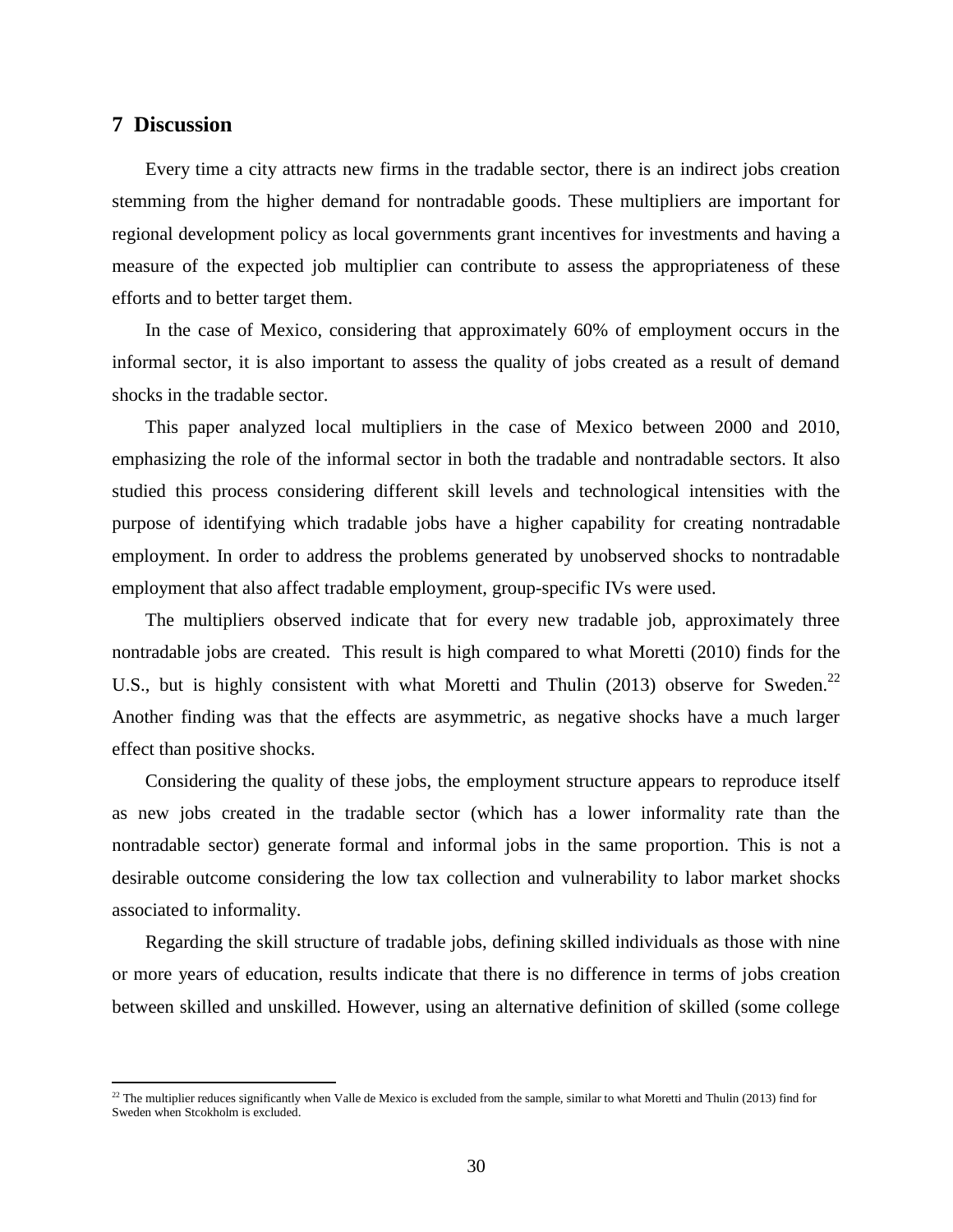or more), the multiplier is at least three times higher for skilled workers than for the unskilled ones.

Additionally, taking into consideration the technological intensity of tradable employment, it was found that medium-high technology jobs have higher effects on nontradable formal employment while medium-low technology sectors have a greater capability for informal nontradable jobs creation.

This paper is a first approach for Mexico's local multipliers and the analysis should be extended in different dimensions. First of all, it is important to include cluster analysis as in Delgado et al. (2005) in order to have a more precise definition of the tradable, nontradable and resource-based sectors, which can lead to more detailed conclusions. Second, even though the administrative definition of MAs has the advantage of being exogenous to the data used in this analysis, different geographic arrangements should be tested in order to assess the sensitiveness of these results. For example, different local labor markets can be constructed using observable variables. Third, the use of firm level data, can provide further information as the effect of the establishment of new firms in an MA can be directly analyzed. Finally, considering that the conceptual framework establishes higher demand for non-tradable products as the channel through which the multiplier operates, it is important to analyze consumption patterns in order to better characterize the effects found in this paper.

## **8 References**

- Alcaraz, C., Chiquiar, D., & Ramos-Francia, M. (2008). "Diferenciales salariales intersectoriales y el cambio en la composición del empleo urbano de la economía mexicana en 2001-2004."*Banco de México. Documentos de Investigación*, (2008-06).
- Arias, J., Azuara, O., Bernal, P., Heckman, J. J., & Villarreal, C. (2010). "*Policies to promote growth and economic efficiency in Mexico."* (No. w16554). NBER.
- Banerjee, A. V., and Newman, A. F. (1993). "Occupational choice and the process of development." *Journal of political economy*, 274-298.
- Black, D., McKinnish, T., & Sanders, S. (2005). "The Economic Impact Of The Coal Boom And Bust." *Economic Journal,* Royal Economic Society, 115(4): 449-476.
- Bonner, C., & Spooner, D. (2011). "Organizing in the informal economy: a challenge for trade unions."*Internationale Politik und Gesellschaft*, *2*(2011): 87-105.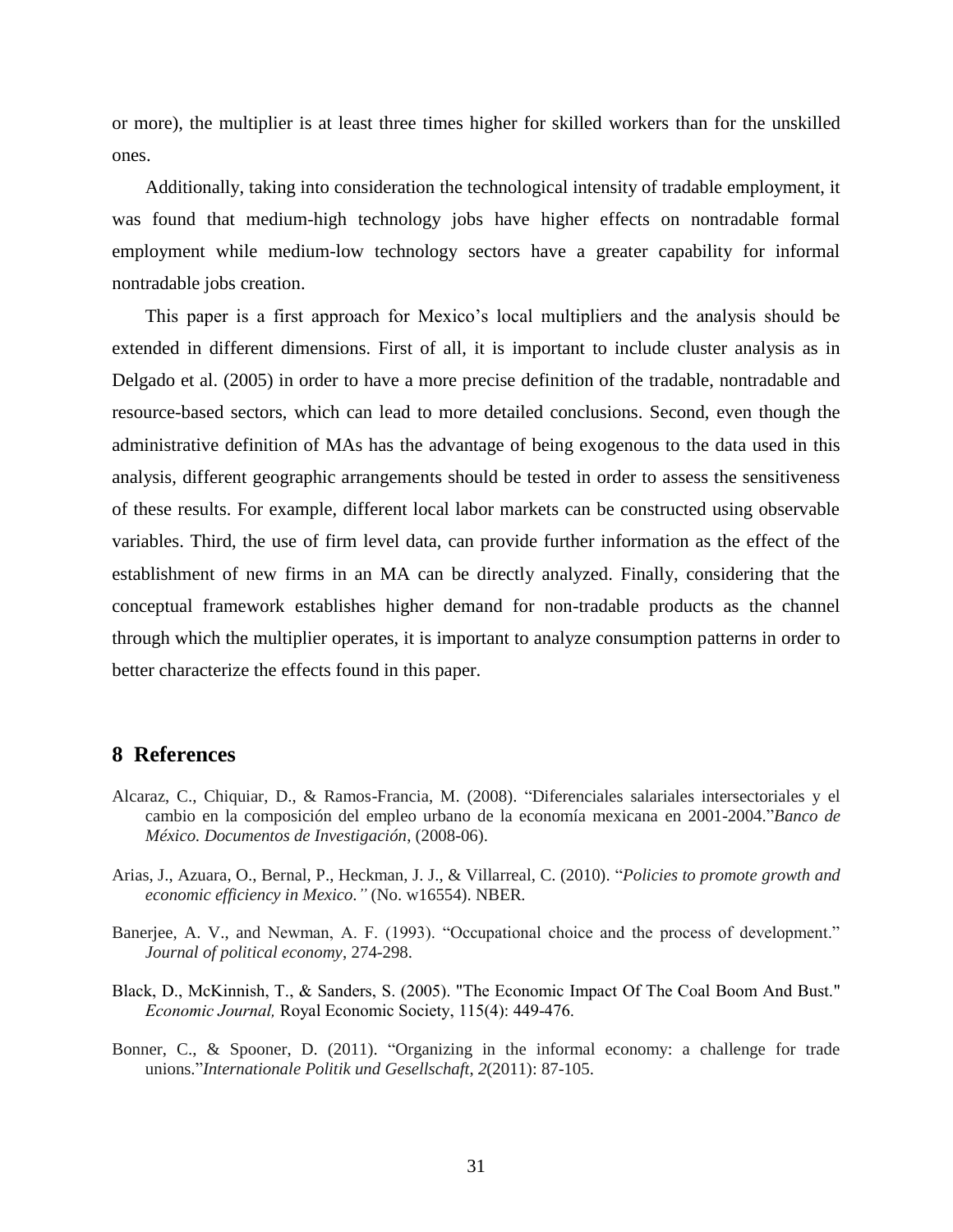- Carrington, W. J. (1996). "The Alaskan labor market during the pipeline era." *Journal of Political Economy*, 186-218.
- Cortez, W. W. (2001). "What is behind increasing wage inequality in Mexico?."*World Development*, *29*(11): 1905-1922.
- Delgado, M., Porter, M.E., & Stern, S. (2012). "Clusters, Convergence, and Economic Performance." NBER Working Paper No. 18250.
- Esquivel, G., & Ordaz-Diaz, J. L. (2008). "¿Es la política social una causa de la informalidad en México?." *Ensayos Revista de Economia*, *27*(1), 1-32.
- Fortin, B., Marceau, N., &Savard, L. (1997). "Taxation, wage controls and the informal sector." *Journal of Public Economics*, *66*(2): 293-312.
- Galiani, S., & Weinschelbaum, F. (2012). "Modeling informality formally: households and firms." *Economic Inquiry*, *50*(3): 821-838.
- Glaeser, E.L. (2008). *Cities, Agglomeration, and Spatial Equilibrium*, New York, NY: Oxford University Press.
- Glaeser, E. L. (2009). "The Death and Life of Cities."*Making Cities Work: Prospects and Policies for Urban America*, *22*: 25-26.
- Glaeser, E.L., &Gottlieb, J.D. (2009). "The Wealth of Cities: Agglomeration Economies and Spatial Equilibrium in the United States," *Journal of Economic Literature, American Economic Association,*  47(4): 983-1028.
- Glaeser, E. L., Kallal, H. D., Scheinkman, J. A., & Shleifer, A. (1992). "Growth in Cities." *Journal of Political Economy*, 100(6): 1126-1152.
- Greenstone, M., & Moretti, E. (2004). "Bidding for Industrial Plants: Does Winning a "Million Dollar Plant"Increase Welfare?", mimeo, MIT, January.
- Greenstone, M., Hornbeck, R., & Moretti, E. (2010). "Identifying Agglomeration Spillovers: Evidence from Winners and Losers of Large Plant Openings."*Journal of Political Economy*, *118*(3).
- ILO (2012). Measuring Informality: a new statistical manual on the informal sector and informal employment. Retrieved from [www.ilo.org](http://www.ilo.org/)
- INEGI (1999). 1999Economic Census. Retrieved from [www.inegi.org.mx](http://www.inegi.org.mx/)
- INEGI (2000). 2000 Population and Housing Census. Retrieved from [www.inegi.org.mx](http://www.inegi.org.mx/)
- INEGI (2009). 2009Economic Census. Retrieved from [www.inegi.org.mx](http://www.inegi.org.mx/)
- INEGI (2010). 2010 Population and Housing Census. Retrieved from [www.inegi.org.mx](http://www.inegi.org.mx/)
- INEGI (2012). Informal Employment in Mexico. Press release 449/12.
- Jensen, J. B., Kletzer, L. G., Bernstein, J., & Feenstra, R. C. (2005, January). "Tradable Services: Understanding the Scope and Impact of Services Offshoring [with Comments and Discussion]." In *Brookings trade forum* (75-133). The Brookings Institution.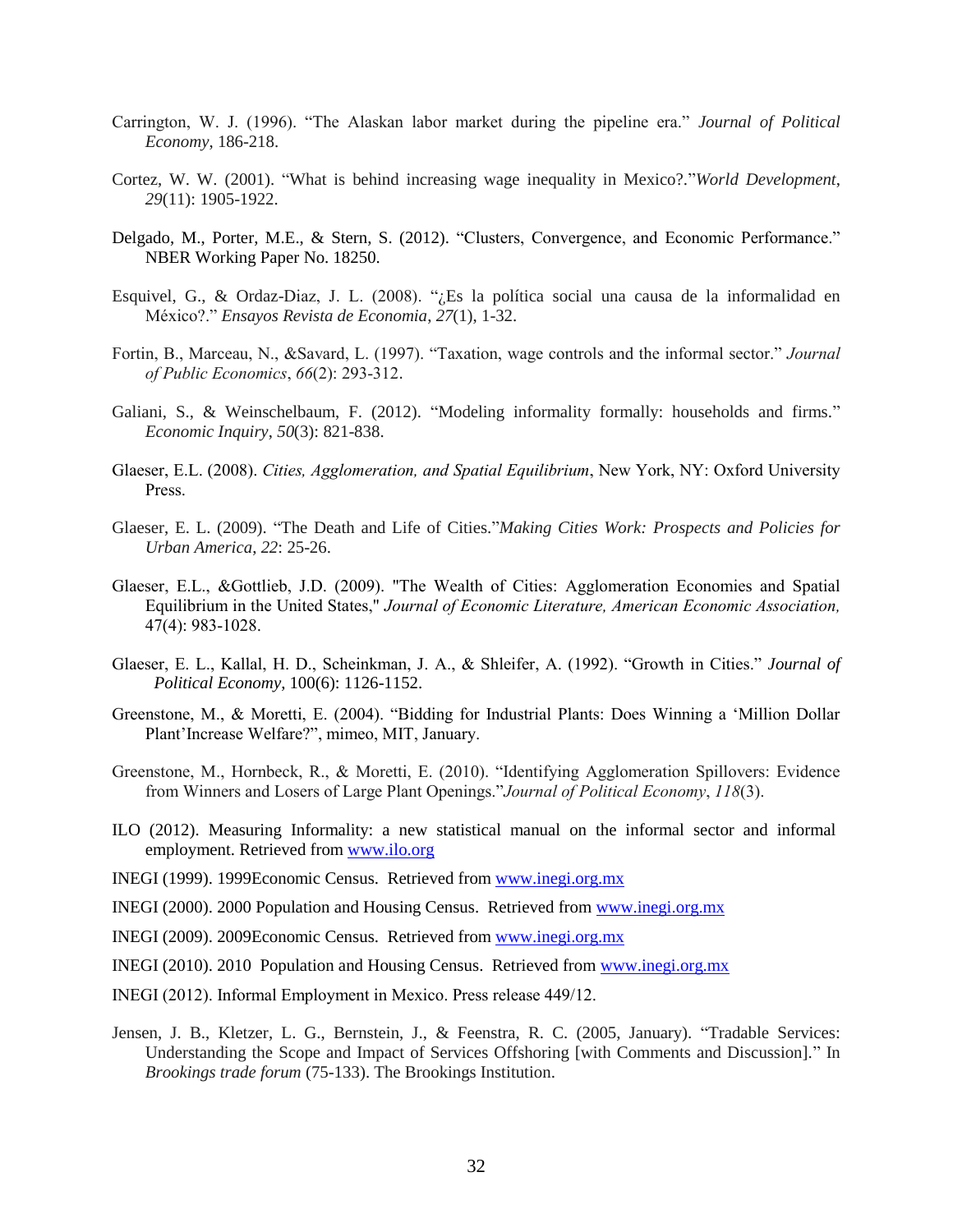- Levy, S. (2008). *Good intentions, bad outcomes: Social policy, informality, and economic growth in Mexico*. Brookings Institution Press.
- Loayza, N., & Sugawara, N. (2005). "El sector informal en México. Hechos y explicaciones fundamentales." *El Trimestre Económico*, *76*(304): 887-920.
- Maloney, W. F. (1999). "Does informality imply segmentation in urban labor markets? Evidence from sectoral transitions in Mexico." *The World Bank Economic Review*, *13*(2): 275-302.
- Maloney, W. F. (2004). "Informality revisited." *World development*, *32*(7): 1159-1178.
- Moretti, E. (2010). "Local Multipliers", *American Economic Review*: Papers & Proceedings, 100: 1–7.
- Moretti, E. (2011), "Local Labor Markets", in Ashenfelter, O. and Card. D.E. (Eds.), Handbook of Labor Economics. North Holland.
- Moretti, E., & Thulin, P. (2013). "Local multipliers and human capital in the United States and Sweden." *Industrial and Corporate Change,*22 (1): 339-362. doi: 10.1093/icc/dts051
- Perry, G., Maloney, W. F. , Arias, O. S., Fajnzylber, P.,Mason, A.,& SaavedraJ. (2007).*Informality: Exit and exclusion*. Washington, DC: World Bank Publications
- Porter, M. (2003). "The economic performance of regions."*Regional studies*, *37*(6-7): 545-546.
- Rauch, J. E. (1991). "Modelling the informal sector formally."*Journal of Development Economics*, *35*(1), 33-47.
- Ray, D. (1998). *Development economics*. Princeton University Press.
- Roback, J. (1982). "Wages, Rents, and the Quality of Life." *Journal of Political Economy*, 90 (6): 1257- 1278.
- Rosen, S. (1979). "Wage-based indexes of urban quality of life."*Current issues in urban economics*, *3*.
- Romer, C., & Bernstein, J. (2009). The job impact of the American recovery and reinvestment plan.
- Spence, M., & Hlatshwayo, S. (2012). "The evolving structure of the American economy and the employment challenge."*Comparative Economic Studies*, *54*(4): 703-738.
- Straub, S. (2005). "Informal sector: the credit market channel."*Journal of Development Economics*, *78*(2): 299-321.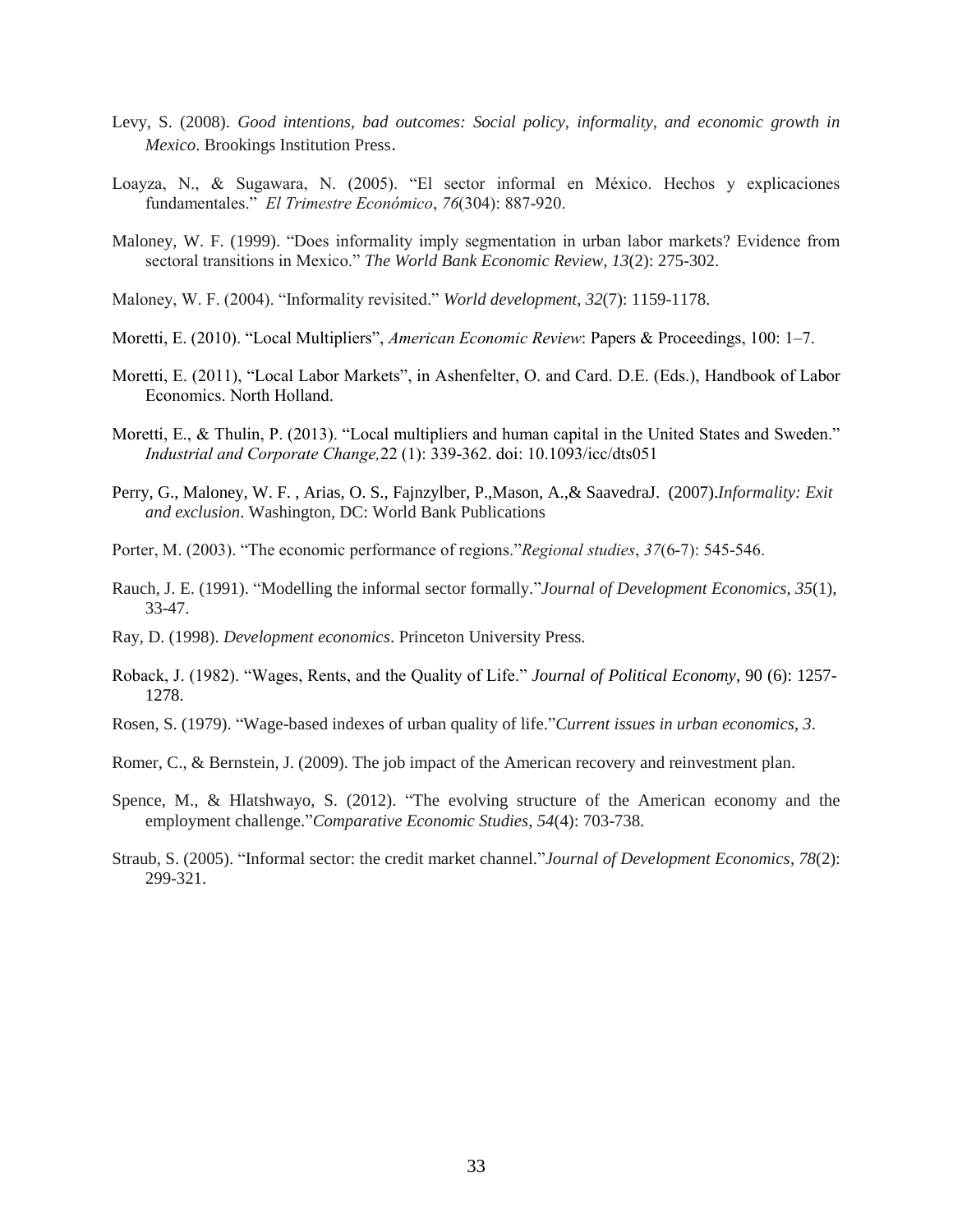## **Appendix 1MAs considered in the analysis**



*Source: Author's elaboration with information from INEGI/CONAPO SEDESOL*

## **Appendix 2 OECD classification by technological intensity (ISIC rev. 3)**

This classification is based on the analysis of Research and Development (R&D) expenses, as well as the production of twelve members of the OECD during 1991-1999. The ISIC REV. 3 and input-output matrices are used.

The classification of manufacturing sectors in high-technology, medium-high technology, mediumlow technology and low technology was made after sorting the different industries according to their average for 1991-1999. There were also considered: i) temporal stability, that is, that for adjacent years industries classified under the highest categories had more intensity than the ones classified in the lowest categories. ii) country median stability which means that industries classified to the higher categories have a higher median intensity than those in lower categories.

Even though this classification considers four categories, in the case of high-technology only a handful of sectors appear in this category. Therefore, the two higher technology groups were considered as one: